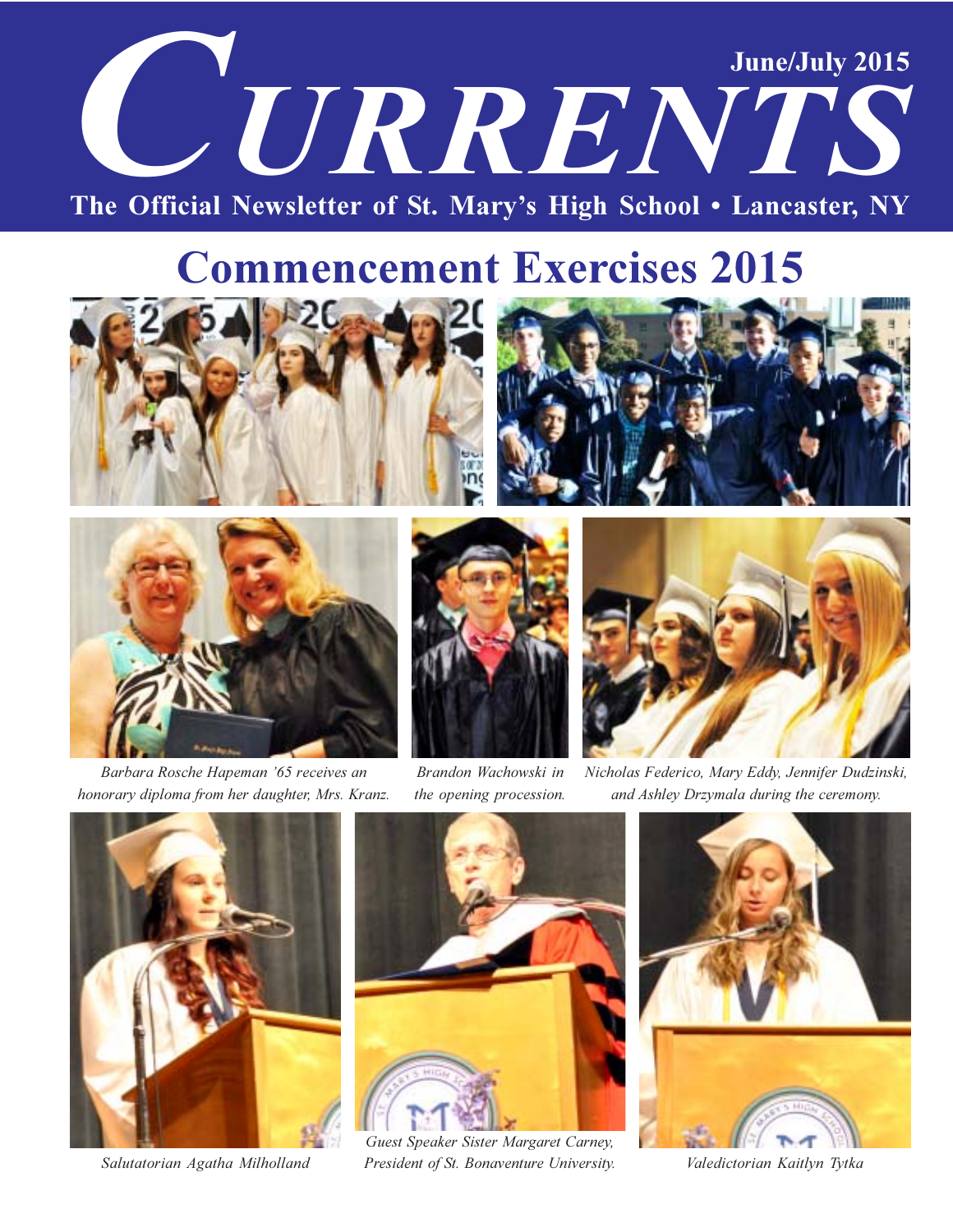#### **Currents**

# **Hannah Gresham receives Marian Award**

At the Commencement Ceremonies held on June 3 at Villa Maria College, St. Mary's High School presented the school's Marian Award to Orchard Park native Hannah Gresham.

The Marian Award, the highest award presented to a St. Mary's graduate, recognizes the senior who has shown friendliness to all people, willingness to help others, leadership, and active support of the school. It is the only award presented at Graduation.

Hannah was involved in many activities at St. Mary's High School: president of her class; member of the National Honor Society, Scholars Program, Science Olympiad, SEEK, SADD, and the Student Mentoring Program; and she played girls' soccer and lacrosse.

Hannah plans to major in Biochemistry at Rensselaer Polytechnic Institute.

"A St. Mary's education has taught me that helping others can be one of the most valuable experiences in life," Hannah wrote in her nomination essay. "The skills gained through such work cannot be acquired through any other channel."

As a Marian Award recipient, Hannah received a trophy and a special gift from the school's administration.

Hannah is the daughter of Christopher and Nancy; she has one brother, Christopher, who is a junior at St. Mary's.



Hannah Gresham receives the Marian Award from Principal Mrs. Rebecca Kranz.

Other nominees for the Marian Award included Austin Klink, Kayla Murphy, Gillian Sacco, and Anthony Stitt.

## **Policies Regarding Course / Exam Failures / Summer School**

St. Mary's parents and students should be aware of the following information regarding end of the year failures and summer school.

- All students returning to St. Mary's in September must be current in fulfilling graduation requirements for their grade level. Required course and/or Regents exam failures MUST be made up before • For students whose public school system September.
- St. Mary's policy for passing a course the overall average must be 65 or above and the final exam grade must be 55 or above.
- In order to receive Regents credit, the Regents exam grade must be 65 or above.
- The Counseling Center will mail failure notices on June 26 to all students who fail required courses and/or exams. This information cannot be given out by telephone. Summer school information will also be included with this notification.
- Registration for most summer school programs begins June 29, and classes for most programs begin July 6.
- Some public school districts offer summer

school programs. Parents are advised to contact their local public school district for specific information about the summer school program for their specific district. Public school summer programs are available without extra fees to all private school students who live in the district.

- does not offer summer school, or for students who would prefer another program, there are summer school programs that accept students from any school district. These programs charge a fee for each course.
- Occasionally a student seeks a private tutor instead of a summer school program in order to make up a course failure. Please note the following:
	- The tutor must be a teacher certified in that subject area. A copy of the certification must be submitted to St. Mary's Counseling Center.
	- The student must meet with the tutor for a minimum of 24 hours for a full credit course and 12 hours for a half credit course. The tutor needs to

submit a log of the hours to the St. Mary's Counseling Center.

- The student must take and pass a final exam (that is provided or approved by St. Mary's) or the appropriate Regents exam. Those students who need to take a Regents exam must register at their district public school (or another site) to take this exam in August.
- The tutor should call St. Mary's Counseling Center to arrange contact between the tutor and the St. Mary's Department Chairperson to discuss curriculum and the exam.
- Please be aware that this is usually (Continued on page 18)

### **Currents**

Published 12 times a year by St. Mary's High School 142 Laverack Ave., Lancaster, NY 14086  $(716)$  683-4824 • www.smhlancers.org

Vol. 23, Issue 10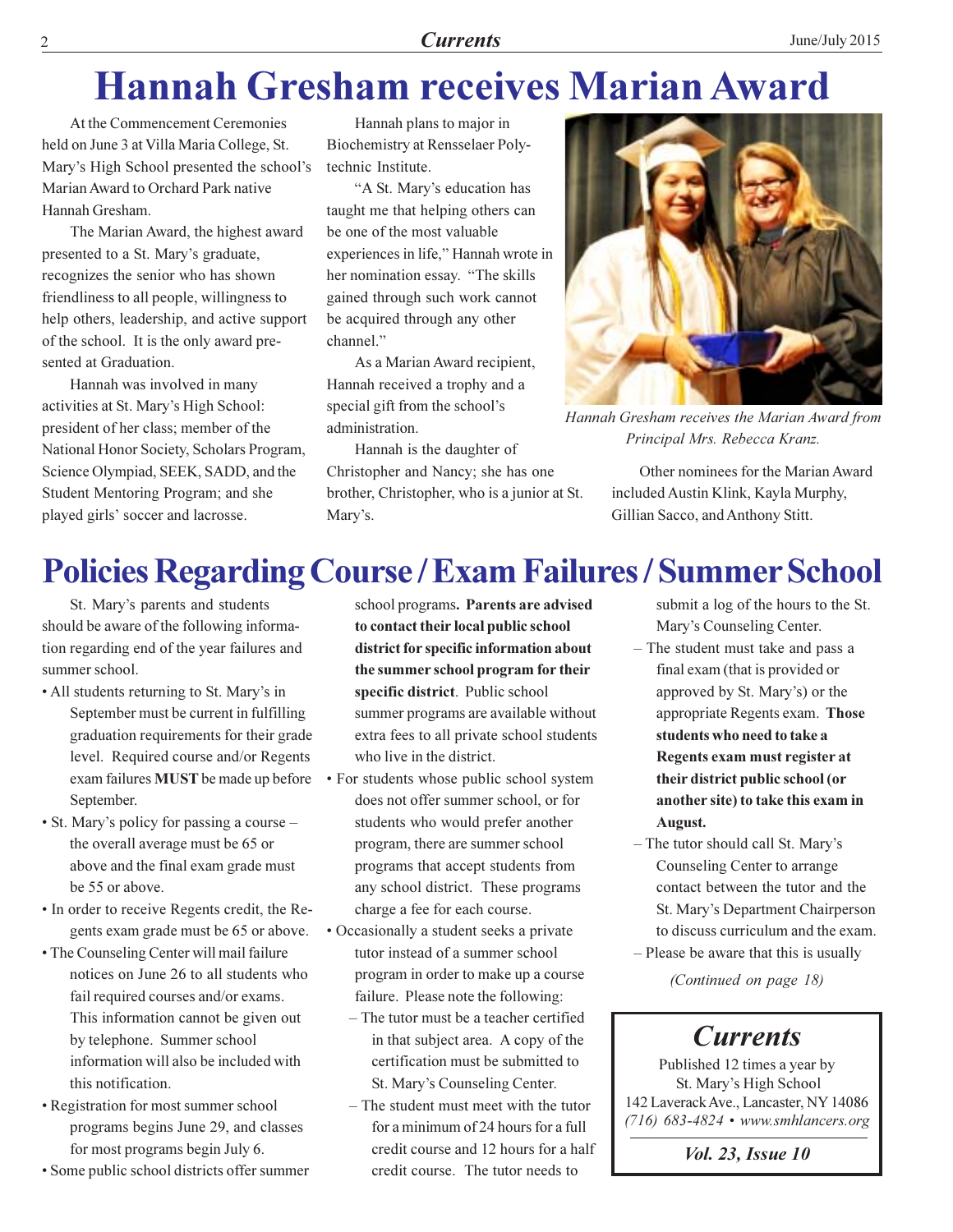# **What's next for the Class of 2015?**

St. Mary's High School is extremely proud of the Class of 2015. We are pleased to list all of the colleges to which the graduates plan to attend in the fall *(in*tended major is in parentheses). Good luck, Graduates, with your postgraduation plans: Paul Bargnesi - SUNY - University at Buffalo (Pre-Dental) Emily Bellet - Erie Community College (Undecided) Andrew Blaszak - Daemen College (Physical Therapy) Lonnie Bowlds - Gannon University (Philosophy) Seth Bromund - Undecided Paige Burkard - D'Youville College (Pharmacy) Kayle Cassel - Roberts Wesleyan College (Nursing) Joseph Coleman - Erie Community College (Environmental Studies) Theresa Cometto - SUNY - Geneseo (Biology) Jacob Concannon - Mercyhurst University (Criminal Justice) Raymond Cooper - Erie Community College (Construction Management/ Engineering) Teresa Cronmiller - D'Youville College (Nursing) Nicolas DeSanto - SUNY - University at Buffalo (Pharmacy) Ashley Drzymala - Daemen College

### **Class earns nearly \$10 million** in scholarships

At the Senior Family Brunch, it was announced that the 90 members of the Class of 2015 had received scholarships totalling \$9,929,231.

These scholarships were from private organizations, as well as colleges and universities.

At the Brunch, the following special scholarship recipients were announced: Zyga Memorial Scholarship - Zachary Szpila Fraternal Order of Eagles - Paige

Burkard & RiverLeigh Martinez **Richard J. Rosche Memorial Scholar** $ship$  – Hannah Hapeman

The New York State Board of Regents **Scholarships for Academic Excel**lence - Hannah Gresham, Rebecca Hojna, Kaitlyn Tytka

**Board of Trustees Essay Contest-**Second Place: Ashley Drzymala, First Place: Alexandra Zelazny **Lancer Parent Partnership Scholarship** 

- Kayla Murphy & Zachary Szpila

(International Business) Jennifer Dudzinski - SUNY - University at **Buffalo** (Film Studies) Mary Eddy - SUNY - Buffalo State College (Theater)

### Hockwater, O'Neill receive **Potiencki Memorial Scholarship**

Congratulations to seniors Danielle Hockwater and Marc O'Neill who were named recipients of the Det. Wasyl Potiencki Memorial Scholarship. Named for a Cheektowaga Police officer, the scholarship



is in memory of Det. Potiencki who died in a car accident while on duty in October 2002. The scholarship is awarded each year to students who are pursuing careers in law enforcement or related fields.

Rocking Horse Scholarship - Joseph Hamilton The President's Award for Education *Excellence* – Kaitlyn Tytka The President's Award for Education Achievement – Nicholas Federico The State of New York Office of the State Comptroller Award - Kayla Murphy American Citizenship Award - Alyssa Ziobro **Community All-Star Award - Hannah** Gresham Ryan Markel Scholarship - Tristan Wilkowski **Wegmans Food Markets Employee** Scholarship - Nicholas Federico **United States Figure Skating Certifi**cate of Figure Skating Success-Alyssa Ziobro **Most Improved since Freshman Year-**Seth Bromund **Perfect Attendance for Four Years**-Kaitlyn Tytka

Nicholas Federico - Rochester Institute of Technology (Game Design & Development) David Filion - Canisius College (Biochemistry - Pre-Med) Jonathon Fontaine - SUNY - Alfred State (Large Machinary Operation) Samuel Freeman - Genesee Community College (Criminal Justice) Nicole Giardina - SUNY - Fredonia (Childhood Education) Brittany Gorny - Slippery Rock University (Dance/Journalism) Katie Grabski - D'Youville College (Dietetics) Hannah Gresham - Rensselaer Polytechnic Institute (Biochemistry) Xinyue Chloe Guan - Diablo Valley College (Business) (Continued on page 4)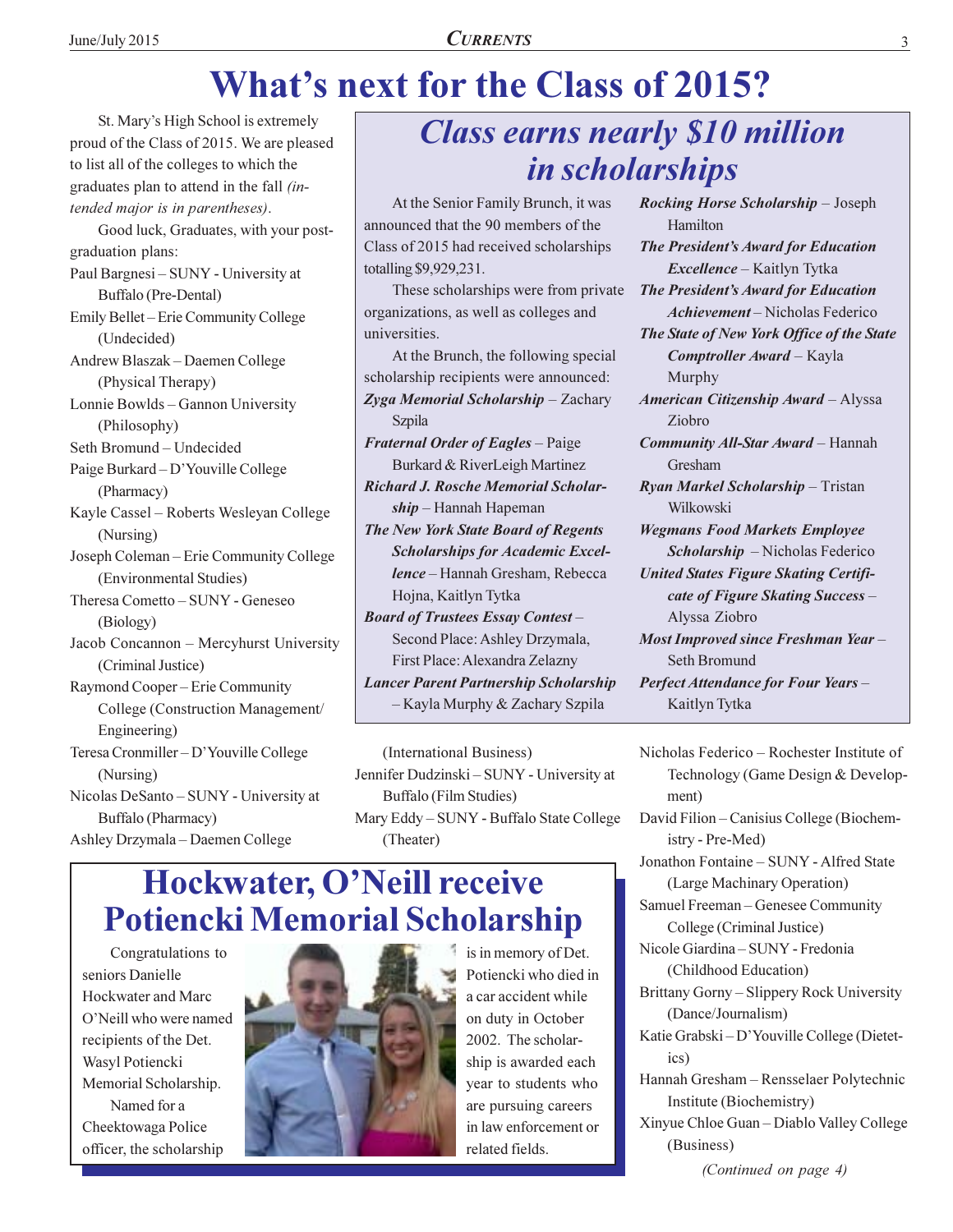## **What's next?** (continued from page 3)

- Joseph Hamilton Canisius College (Entrepreneurship)
- Hannah Hapeman Le Moyne College (Pre-Law)
- Charles Hayes Erie Community College (Radiology)
- Nicholas Heigl-SUNY Buffalo State College (Sports Management)
- Danielle Hockwater SUNY University at Buffalo (Business Administration)
- Rebecca Hojna SUNY University at Buffalo (Biochemistry)
- Zachary Ineson Ferris State University (Marketing)
- Zailiang Eagle Jian University of New Hampshire (Airline Management)
- Dehlen Jones Thiel College (Undecided)
- Katrina Kenneweg ARMY after James Madison University (Intelligence Analysis)
- Austin Klink Canisius College (Undecided)
- Sydney Kozminski SUNY Buffalo State College (Undecided)
- Michael Kruse Daemen College (Physical Therapy)
- Victoria Kwitowski SUNY University at Buffalo (Bio-Medical Engineering)
- Nicholas Lukasik Erie Community College (Journalism)
- Magdalene Manuel D'Youville College (Psychology)
- RiverLeigh Martinez-D'Youville College (Nursing)
- Leah Meyer Duke University (Pre-Med)
- Jessica Michalski Niagara University (Hospitality Management)
- Agatha Milholland University of Rochester (English)
- Kayla Murphy Canisius College (Pre-Med)
- Mark Murr Erie Community College (Undecided) Nicholas Nasca - John Carroll University (Pre-Law) Christopher Nowak - Erie Community
- College (Undecided)
- Austin Oakes SUNY Buffalo State College (Business Administration) Marc O'Neill – Hilbert College (Criminal

### **International students honored**



Because of a scheduling conflict, senior members of the St. Mary's International Program received their diplomas at the school's Moving Up Ceremonies on May 15.

#### Justice)

- Christian Osborne Medaille College (Psychology)
- Christopher Peete Erie Community College (Psychology) Tia Piotrowski – Trocaire College (Hospitality Management)
- Brianna Poules Gannon University (Nursing)
- John Propis SUNY Buffalo State College (Journalism)
- Ryan Ratajczak SUNY University at Buffalo (Engineering)
- Jacob Ratigan Erie Community College (Criminal Justice)
- William Roskopf-University of Pittsburgh (Engineering) Gillian Sacco-D'Youville College (Pharmacy)

Matthew Schneider - Mercyhurst Univer-

Congratulations to Zhaoyuan John Zhang, Zhaoyu Elaine Zhang, Yu Charlotte Wang, Qiuyang Chew Young Wang, Zailiang Eagle Jian, and Xinyue Chloe Guan.

sity (Biochemistry)

- Kaitlyn Schott Keuka College (Art Therapy) Jacob Shepard - Canisius College (Biol-
- ogy/Pre-Med)
- Diondre' Smith SUNY Buffalo State College (Health & Wellness)
- Mason Smith Ferris State University (Pharmacy)
- Julie Sobczynski Canisius College (Accounting)
- Jackson Sperduti St. Bonaventure University (Industrial Management)
- Anthony Stitt-Erie Community College (Business)
- Shelby Strausbaugh Roberts Wesleyan College (Nursing)
- Alexandria Szpila St. John Fisher College (Continued on page 5)

### What to do with your St. Mary's stuff

#### **Attention graduates:**

As you look around your room getting ready for college, are you asking yourself, "What am I going to do with all of my St. Mary's stuff?"

Well, here's an idea for you — why not donate all of them back to St.

Mary's! Bring your donation to the Main Office during regular office hours. The current students would appreciate your generosity.

If you have any questions, please call Mr. Ard at 683-4824. Thank you for remembering us.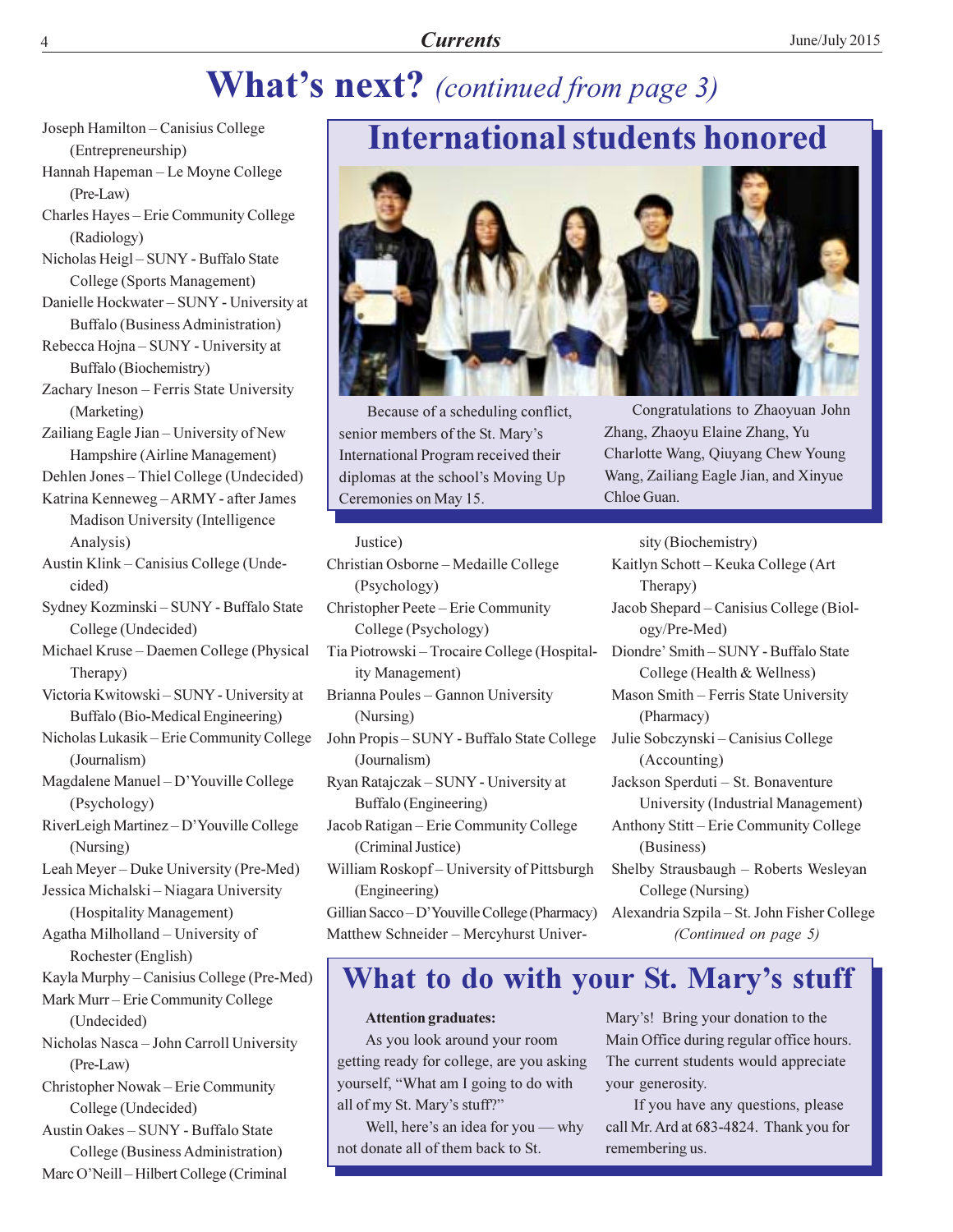## **What's next?** (continued from page 4)

(Biology)

Zachary Szpila – St. John Fisher College (Business Management with a Minor Biology/Chemistry)

Benjamin Tobolski - SUNY - Buffalo State College (Early Education)

Jacob Tomaszewski – Canisius College (Business)

Mariah Troidl – SUNY - University at **Buffalo** (Nursing)

Christopher Truesdale - Niagara University (Biotechnology)

Kaitlyn Tytka – Daemen College (Physician Assistant)

Brandon Wachowski - Erie Community College (Architecture Technology)

Qiuyang Wang - Michigan State University (Chemical Engineering)

Yu Charlotte Wang - Lehigh University (Psychology)

Brandon Weber-BOCES Trade (Welding) Matthew Wierzbicki - SUNY - Buffalo State

College (Biology) Michael Wierzbicki - SUNY - Buffalo State

### **Seniors, keep in touch!**

For the past four years, you have been a student here at St. Mary's. Even though you have graduated, that does not mean that you are no longer a part of the St. Mary's family.

And as part of the family:

• Please keep us updated on the happenings in your life. When you win awards, graduate, marry, etc., please drop us a note so that we

may share the good news.

• We are going to keep you on our Currents distribution list so that you may see all of the great things happening here.

When you have accomplishments to share, or if you don't want to receive Currents, please e-mail Mr. Kidder at kkidder@smhlancers.org. Good luck with all of your future endeavors.

College (Criminal Justice)

Amber Wilk - SUNY - Buffalo State College (Undecided) Tristan Wilkowski - Erie Community College (Automotive Technology) Sean Wilson - Medaille College (Business) Alyssa Yebernetsky – Erie Community College (Nursing)

Alexandra Zelazny - Allegheny College

### **From the Enrollment Office** Open House 2015

The annual Fall Open House will take place September 25 and 27. Mr. Beck O'Connor, Enrollment Director, is looking for families willing to place an Open House sign on their front lawn for passing drivers to see. If you can help, please call Mr. O'Connor at 683-4824, ext. 237, or email him at boconnor@smhlancers.org.

### **Upcoming Freshman Events**

**Freshman & Parent Mixer** Thursday, August 6  $6:30 p.m.$ 

#### **Orientation for Freshmen, Transfer Students, and Parents**

Wednesday, September 2  $6:30 p.m.$ 

### **Upcoming Enrollment Events**

**Open House** Friday, September 25 5 to 8 p.m. Sunday, September 27 11 a.m. to 3 p.m.

**Admission Exam Prep Classes** Saturdays,

November  $7, 14, 21$ 

**Admission Exam** Saturday, November 28 8:30 a.m. to 12 noon (Biology)

Zhaoyu Elaine Zhang - University of Houston (Undecided) Zhaoyuan John Zhang - Academy of Art University (Motion Picture) Alyssa Ziobro - Undecided

## **SchoolReach** becomes **SchoolMessenger**

For the past few years, St. Mary's High School has been using a service called SchoolReach to communicate important messages to our students and families. As of May 25, SchoolReach was taken over by another company called SchoolMessenger.

While the hope is that the transition to the new company will be smooth, we understand that some errors may have occured.

Several messages have already been sent out using the new system. If you are not receiving these messages as you have in the past – whether they are email or phone calls – please contact Mrs. Fiume (cfiume@smhlancers.org) so that he can be sure that your contact information is accurate and up-to-date.

Thank you for your understanding and patience during this transition time.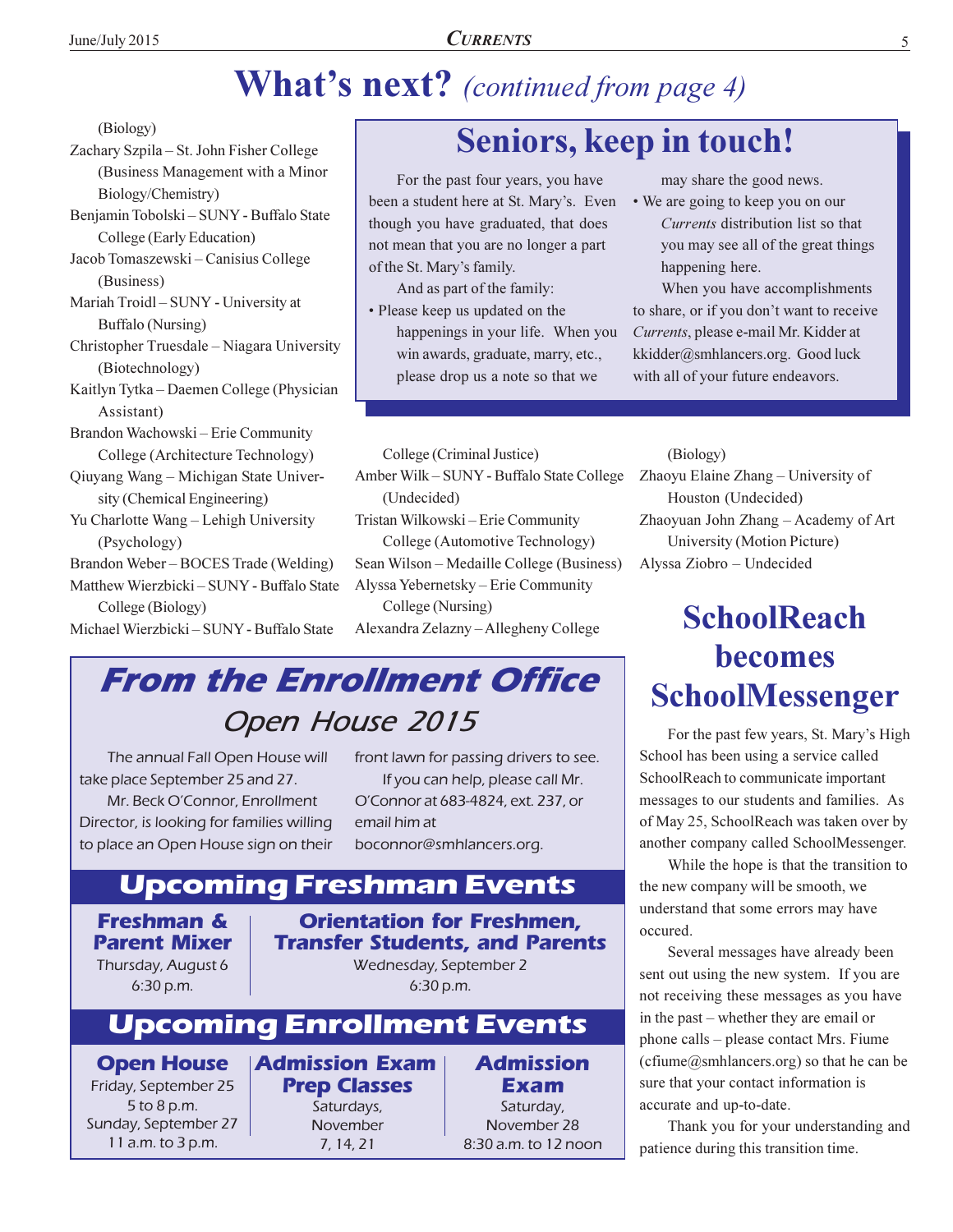### **Several changes to 2015-16 calendar**

After meeting and discussing our current vacation schedule, the Administrative Team has decided to make changes to the upcoming schedule for the 2015-2016 school year.

Following a model practiced by other private and public schools, we are altering our Breaks. We want to provide students with an opportunity for more time to travel and to spend time with their families during the Easter holiday. Thus, St. Mary's High School is extending our Spring Break in 2016 and eliminating the February Break.

Our Spring Break will be from Saturday, March 19, through Sunday, April 3.

In February, students will not have

school on Monday, Feb. 15, for Presidents' Day, and on Friday, Feb. 19, which is our Staff Retreat Day. School will be in session for students on February 16, 17, and 18.

Many school districts are still having a February Break and will not be providing school bus service on February 16, 17, and 18. If you live in one of those districts, you will have to provide your own transportation to and from school on those dates. You will be informed of your school district's schedule with the calendar every district sends out to all district residents at some time during the summer. Most districts also post their calendars on their websites. The NFTA Metro bus for our

# **Wanted – Parent Assistants**

St. Mary's High School is looking for parents / volunteers for various positions for the 2015-16 School Year.

#### **Main Office Assistant**

Hours:  $10$  a.m. to  $1$  p.m.

Duties: Answer phone, welcome visitors, sort mail, provide lunch break for Main Office Secretary, assist with various projects (mailouts, copying, proof reading, assembling programs, etc.), other duties as necessary

#### **Lunch Monitor**

Hours: 10:45 a.m. to 1:15 p.m.

Duties: Monitor students, sign out students, clean tables between and after lunches, assist with post-lunch cafeteria cleaning, other duties as necessary

#### Tuition Credit may be available for those who qualify!

For more information or to apply, contact Mrs. Adams  $(683-4824, \text{ext. } 226 \text{ or } \text{madams@smhlancers.org})$ 



80 West Drullard Avenue, Lancaster • and The Broadway Market Phone: (716) 681-9866 · Fax: (716) 681-9868 sales@chruscikibakery.com • www.chruscikibakery.com

Buffalo students will be running as usual. All of our students will be required to be in school February, 16, 17, and 18, and will not be excused due to lack of transportation.

We are informing you now, to give you plenty of advance notice to make transportation arrangements for your students.

If transportation is an issue, please contact the Dean of Student Affairs' Office at 683-4824, extension 214, and we will try to help you arrange car-pooling.

Here are the highlights to the 2015-16 School Calendar:

- Sept. 9 Half Day for Freshmen
- Sept. 10 Full Day for all Students
- $\bullet$  Sept. 14 Picture Day
- $\bullet$  Sept. 14 Meet the Teacher Night
- Sept. 25 & 27 Open House for Prospective Students
- $\cdot$  Oct. 12 Columbus Day
- Oct. 14 Standardized Testing Day (12 noon dismissal); Senior College **Visitation Day**
- Nov.  $5 & 6$  Fall Play
- $\cdot$  Nov. 11 Veterans Day
- Nov. 25 (half day), 26 & 27 Thanksgiving Break
- Dec. 24 to Jan. 1 Christmas Break
- Jan. 18 Dr. Martin Luther King, Jr. Day
- Jan. 26-29- January Exams
- Feb. 5 Faculty/Staff Inservice / Auction
- Feb. 15 Presidents' Day
- Feb. 19 Faculty / Staff Retreat
- March 10-12 Spring Musical
- March 21 April 1 Spring / Easter Break
- April 18 Professional Development Day
- May 19 Junior/Senior Prom
- May 20 Administrators Day
- May 22 Baccalaureate Mass / Senior **Family Brunch**
- $\cdot$  May 25 Graduation
- May 30 Memorial Day
- June 7 Last Day of Classes
- $\cdot$  June 9-23 June/Regents Exams

A complete calendar for the 2015-16 school year will be mailed home to all families as part of the August mailout. The calendar will also be on the St. Mary's website soon.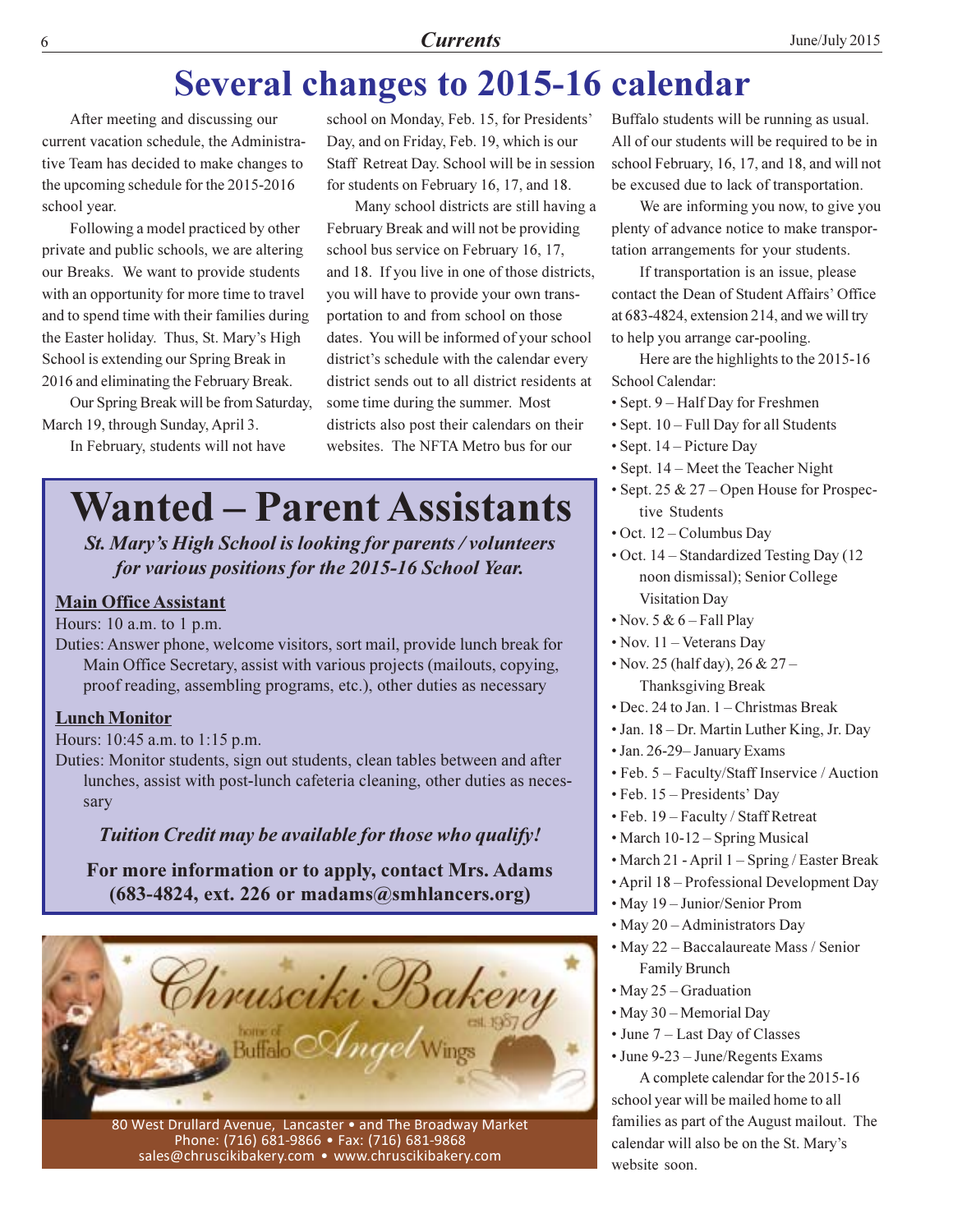**St. Mary's High School** 

June/July 2015

Sarah Neudeck (sneudeck@smhlancers.org) •  $683-2349$  • Jamie Whitwood (jwhitwood@smhlancers.org) Counselor to Classes of 2015 & 2017 Counselor to Classes of 2016 & 2018

**Counseling Corner** 

### **Visit colleges this summer**

NOW through fall is the time for seniors and their parents to visit the colleges they are considering. Whether home or away, families need to experience the campus and talk about how it will fit their student's needs. This is the most important step in the college selection process and is vital in helping

### **Schedules coming soon**

Work continues on student schedules for the 2015-16 school year. Once the schedules are ready, the Counseling Center will be mailing home all schedules.

If you would like to save the postage, please email Mr. Kidder (kkidder@smhlancers.org), and he will email you your schedule as soon as it

is available.

Remember – according to the school policy, all changes to course selections must be submitted by **August 1. Requests after that date** will not be honored.

Those who have questions should contact their Guidance Counselor.

you and your student decide where to apply next fall.

Once you have viewed the website and read all you can about the school, call the admissions office to set up an appointment.

For suggestions on how to make the most out of the college visit, The College Board (the SAT people) has a check-list. Go to bigfuture.collegeboard.org/findcolleges/campus-visit-guide.

Students met several times with their counselors, and each has a list of potential schools. Feel free to call with your questions. Guidance counselors will be available throughout the summer.

### - Notes from the Health Office -**Medication Pick-up & Policy, Fall Sports**

**Policy Regarding Medication Pick-up** 

If your student was prescribed medication during the 2014-2015 School Year and there is medication in the Health Office, this must be picked up by June 22 or it will be disposed of.

#### **Policy Regarding Medication In School**

Forms are available in the Main Office, the Health Office, and on the school website. All medication, including non-prescription drugs such as Tylenol, Motrin, etc., given in school must be prescribed by a licensed medical doctor.

A written request from the physician must be on file. This request must indicate the dosage and frequency of the prescribed drug. A written request

from the parent to administer medication must be on file. The parent must assume responsibility to have the medication delivered to the Health Office in a properly labeled original container.

#### **Fall Sports**

Anyone playing sports must have a current physical on file in the Health Office. Students interested in playing a fall sport must complete and turn in the green Interval Health History form that will be mailed home in the late July mailing. This form must be completed after August 1st.

This form must be turned in on/ before the dates listed below. In addition, every student who plans on playing a fall sport must have a current physical on file in the Health Office by August  $1<sup>st</sup>$ .

Failure to comply will result in not being able to start practice with the rest of the team.

Extra forms will be available in the main office and on the school website under the "Parent" section.

If you have any questions, please call Mrs. Murphy at 683-4824, ext. 220.

| Sport              | Physical must<br>have been<br>performed on or<br>after this date<br>and be on file in<br>the Health Office | Interval Health<br>History (IHH)<br>must be<br>completed by<br>parent/guardian<br>and returned to<br>the Health<br><i>Office</i> by this<br>date |
|--------------------|------------------------------------------------------------------------------------------------------------|--------------------------------------------------------------------------------------------------------------------------------------------------|
| All Fall<br>Sports | August 1, 2014                                                                                             | <i>August 7, 2015</i>                                                                                                                            |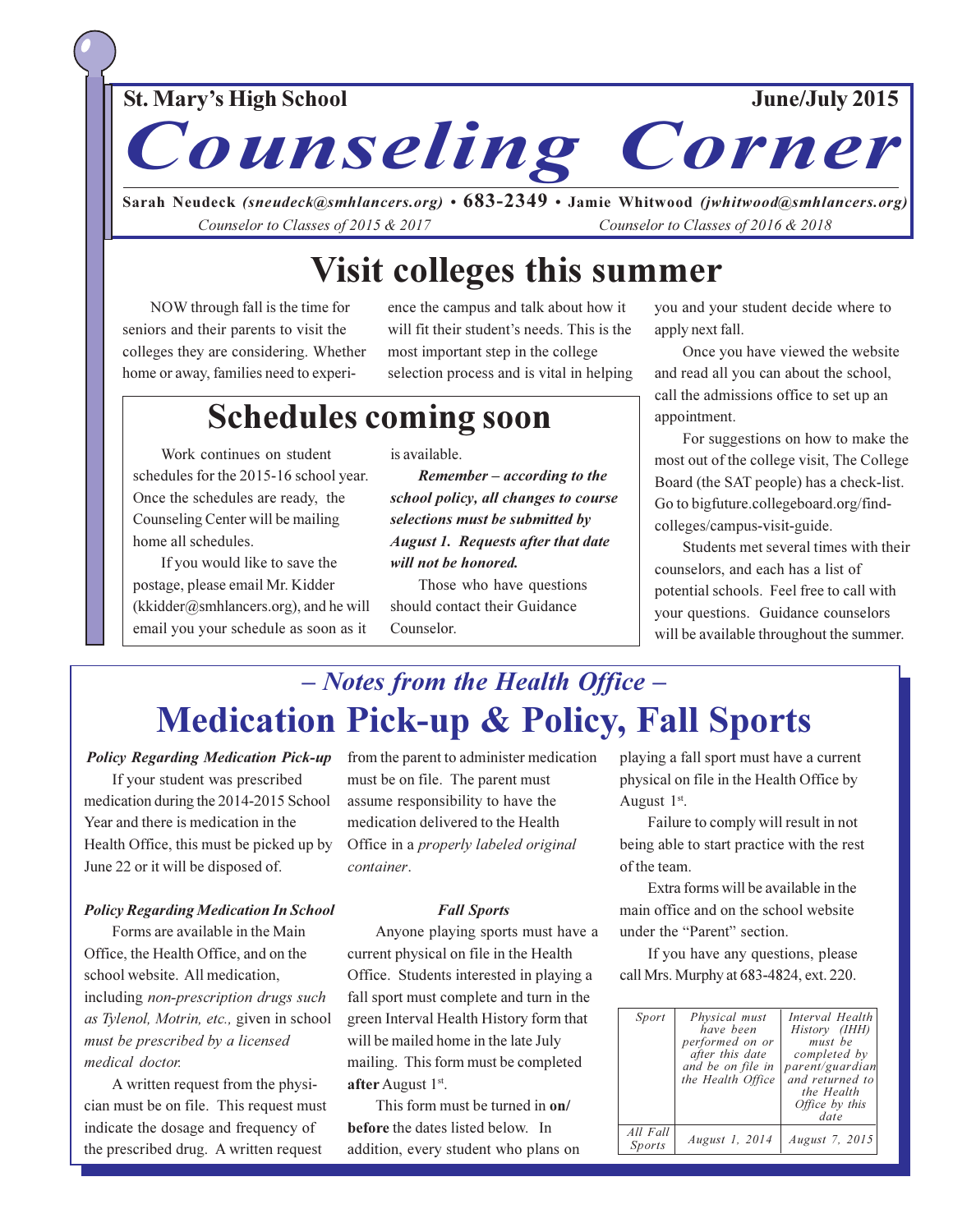### **Students elect leaders for next year**

The students of St. Mary's High School recently elected their student leaders for the 2015-16 school year:

#### **Student Senate**

President – Madeline Wnuk Vice President-Alexander Hokaj Treasurer - Shala Wright Administrative Assistant - Caitlyn Meyer Chaplain - Andrew Wargo

**Senior Class** President-Julie Pijacki



Madeline Wnuk

Vice President - Kendra Ciezki

Secretary-Carolyn Kidder

Treasurer - Hanna Strek

Alexander



Hokaj



Shala Wright



Meyer

 $Androw$ 

Wargo

Homeroom Representatives - David Owczarczak, Helen Gibson, Allison Rusinski, Ann Hamilton, Benjamin Blackhall, Joelle Cianciosa

#### **Junior Class**

President - Asia Alexander Vice President - Grace Fuller Secretary - Collin Tytka Treasurer-Alex Paul Homeroom Representatives - Kathryn Vogl, Sydney Zajac, Anna Heerdt, Charles Bristol, Nathan Waley

#### **Sophomore Class**

President – Lucas Cousins Vice President - Ryan Tytka Secretary - Rachel Cichocki Treasurer-Emily Bookmiller Homeroom Representatives - Stephanie Baran, Dino Fudoli, Shannon Murty, Emily Pijacki



Thanks to all parents who have been faithfully ordering Scrip this school year.

Over the summer, Scrip Coordinator, Mrs. Mary Rozler will be placing an order on August 3. The Scrip order form is available on the school website at www.smhlancers.org.

More information regarding the Scrip Program at St. Mary's is available by contacting Mrs. Rozler at mrozler@smhlancers.org.

**Mrs. Mig named NHS Teacher of Year** 

English teacher Mrs. Maryellen Migliore was recently named the National Honor Society Teacher of the Year. The presentation was part of the school's Moving Up Ceremony on May 15.

Mrs. Mig is pictured receiving a special gift from NHS officers, President Hannah Hapeman, Vice President Kayla Murphy, Treasurer Agatha Milholland, and Secretary Gillian Sacco.

Senior Kaitlyn

Tytka looks on as

Matthew Schneider

places a crown on

the statue of St.

school's annual

May Crowning

Mary at the

Ceremony.

fellow senior

### **May Crowning Ceremony**

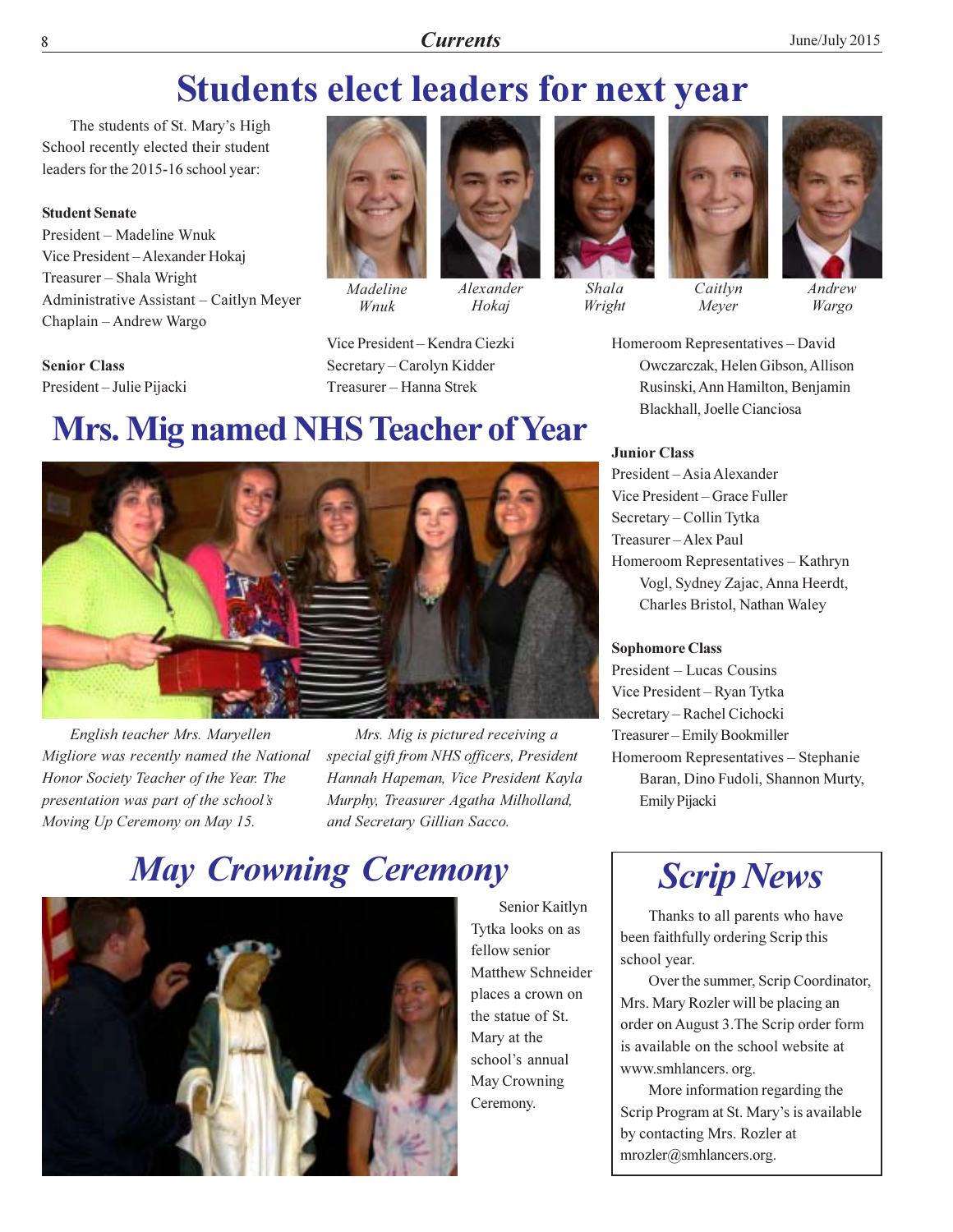

# **Tables available! Only \$10!**

Questions? **Call Pam Aquino** at 683-4824, ext. 223

*16th Annual* **Golf Tournament** 

# **Monday, June 29 Lancaster Country Club**

\$150 per golfer includes golf, cart, lunch, dinner, drinks, gift Packages also available

For more information, contact **Kevin Kelleher or Pam Aquino at 683-4824**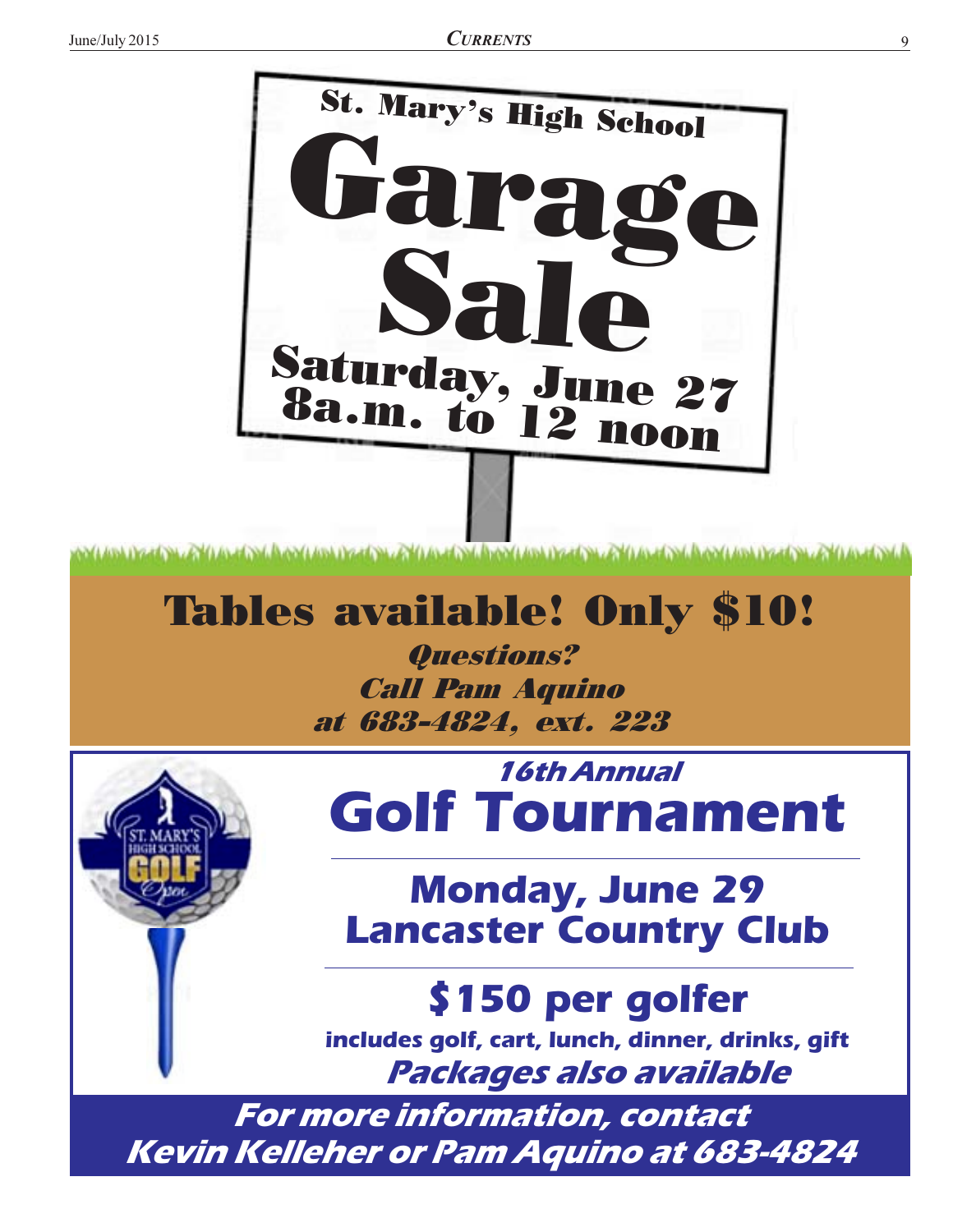#### **Currents**

# **Evening of Fine Arts**



# Ciezki, Tytka inducted into Lancaster Hall of Fame

The Youth Bureau of the Town of Lancaster recently held its annual Youth Hall of Fame Induction.

Congratulations to junior Kendra Ciezki and senior Kaitlyn Tytka who were inducted into the Hall.

Twenty-two youths and two adults were inducted into the Hall of Fame, joining the ranks of 457 young people who have been honored and inducted into the Hall of Fame, along with 34 adults.

"These individuals are the unsung" heroes of Lancaster and deserve our heartfelt thanks for their contributions to our community," said Lancaster Youth **Bureau Executive Director John** Trojanowsky.

"There are givers and takers throughout our society. These individuals are the givers who generously give of their time, talent, and energies to make our community a better place to live."

# **Thanking bus drivers**

The first Monday of May is recognized as Bus Driver Appreciation Day. In honor of this day, members of the St. Mary's Student Senate presented a gift bag and prayer card to all of the bus drivers as they arrived to school. In addition, School Chaplain Rev. Richard DiGiulio blessed the drivers and their buses, that they would safely transport their students.



Kaitlyn with her parents Lynn and Christopher.



Kendra with her dad John.



Father DiGiulio blesses one of the drivers.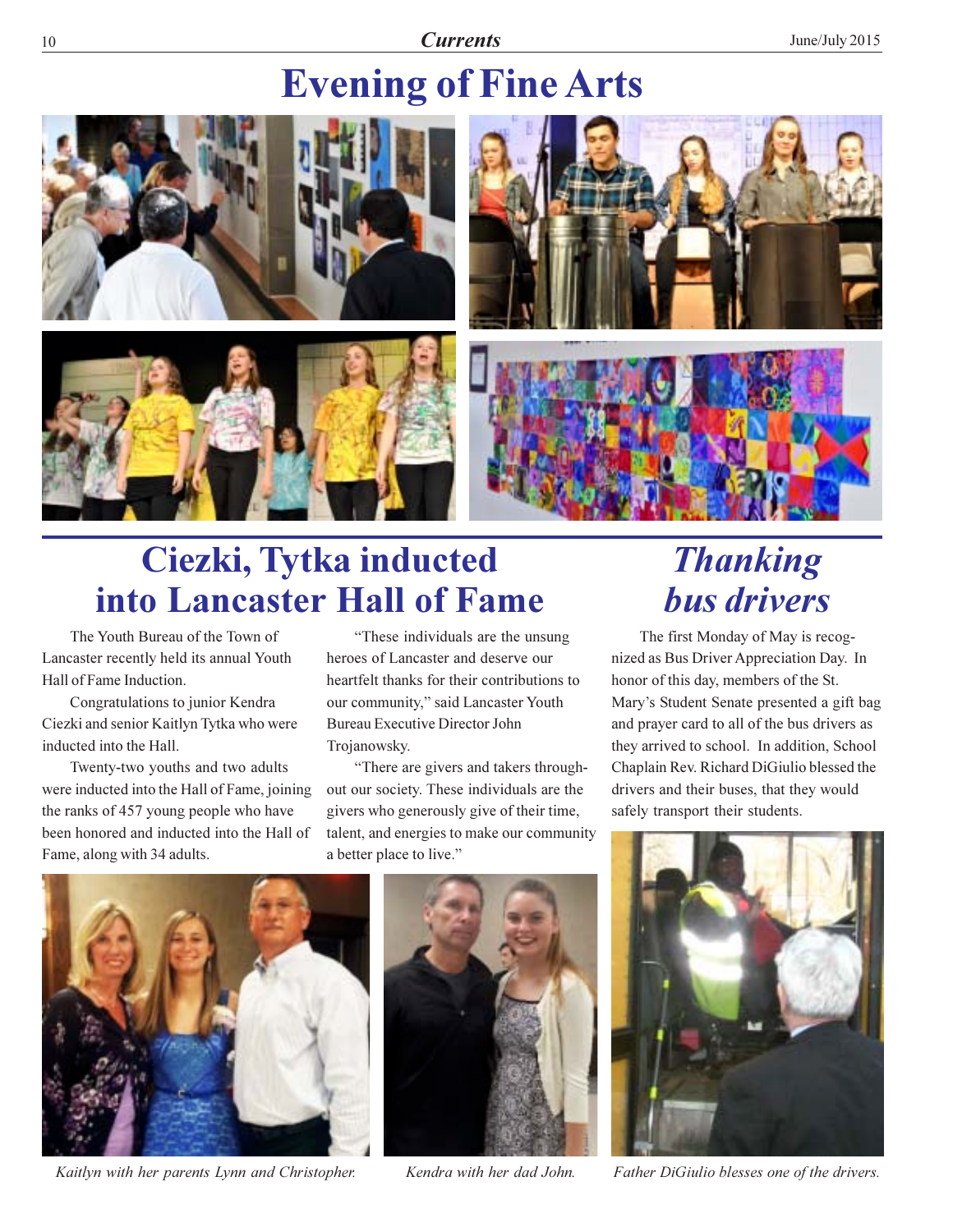# **Presentations show reasons for giving**

As part of the school's endof-year celebrations, St. Mary's High School welcomed representatives from several charities in order for students to present checks for money raised throughout the school year.

Representatives from the St. Vincent de Paul Society, Catholic Charities, Kids Escaping Drugs, Roswell Park Cancer Institute, and the James Metz Memorial Fund attended the ceremonies held on Wednesday, June 10.

During the 2014-15 school year, St. Mary's held a variety of fundraisers, including a Sock

Drive, Pi(e) Day Collection, Food Drive, as well as monthly Jeans Days to raise awareness and funds for local charities as well as families in the St. Mary's community who needed assistance.



Representatives from local charities received donations from St. Mary's students at the recent End-of-Year Awards Ceremony.

"The students of St. Mary's are very generous with their time and funds," said St. Mary's Principal Rebecca Kranz. "We wanted to take the opportunity to allow the students to see where their donations go,

so that they can know that their generosity makes a difference."

Throughout the year, St. Mary's students, faculty, and staff contributed over \$5,000 for outside charities.



June is a time of trials and triumphs. For the freshmen, sophomores and juniors, the trials of final and Regents exams dominate the month's beginning, and its end will mark those efforts and results.

For the seniors, the triumph of graduation took place and the celebrations begin.

The trials and triumphs of fathers will be honored on June 21.

The saintly and best example of fatherhood is St. Joseph. While legends and speculation about him and his life abound, there is very little factual knowledge.

The Gospels tell us of his devotion, obedience, and trust in God and His will; however, there is no information about his full biography. There is evidence that he was an artisan, a carpenter by trade, and well known and respected in his village.

St. Luke writes that after the "temple" incident," when Jesus was 12, the family returned to Nazareth. There, at the guardianship of Joseph, Jesus "advanced in wisdom and age." There is no further Gospel witness of Joseph. The mystery of a man so influential and powerful remains unknown.

As the St Mary's family lives this month, let us pray that the trials ahead may become triumphs behind.

Benedicat vos omnipotens Deus.  $twf+$ 

Lancer Parent Partnerghip

The Lancer Parent Partnership will again host a Freshmen Parent Mixer on Thursday, Aug. 6, from 6:30 to 8:30 p.m. The event runs concurrently with the Freshmen Student Mixer and is a great way to introduce St. Mary's to the incoming freshmen class parents!

The evening includes trivia, prizes, an ice cream social, and a special raffle for a freshmen student prize.

If anyone is available to help with the event, please contact Sandy Gibson at ekgib15@msn.com. Volunteers would need to arrive by 6 p.m. This is an event that has grown in popularity every year, and last year 80 people attended. It's lots of fun and a wonderful welcome to the newest St. Mary's families!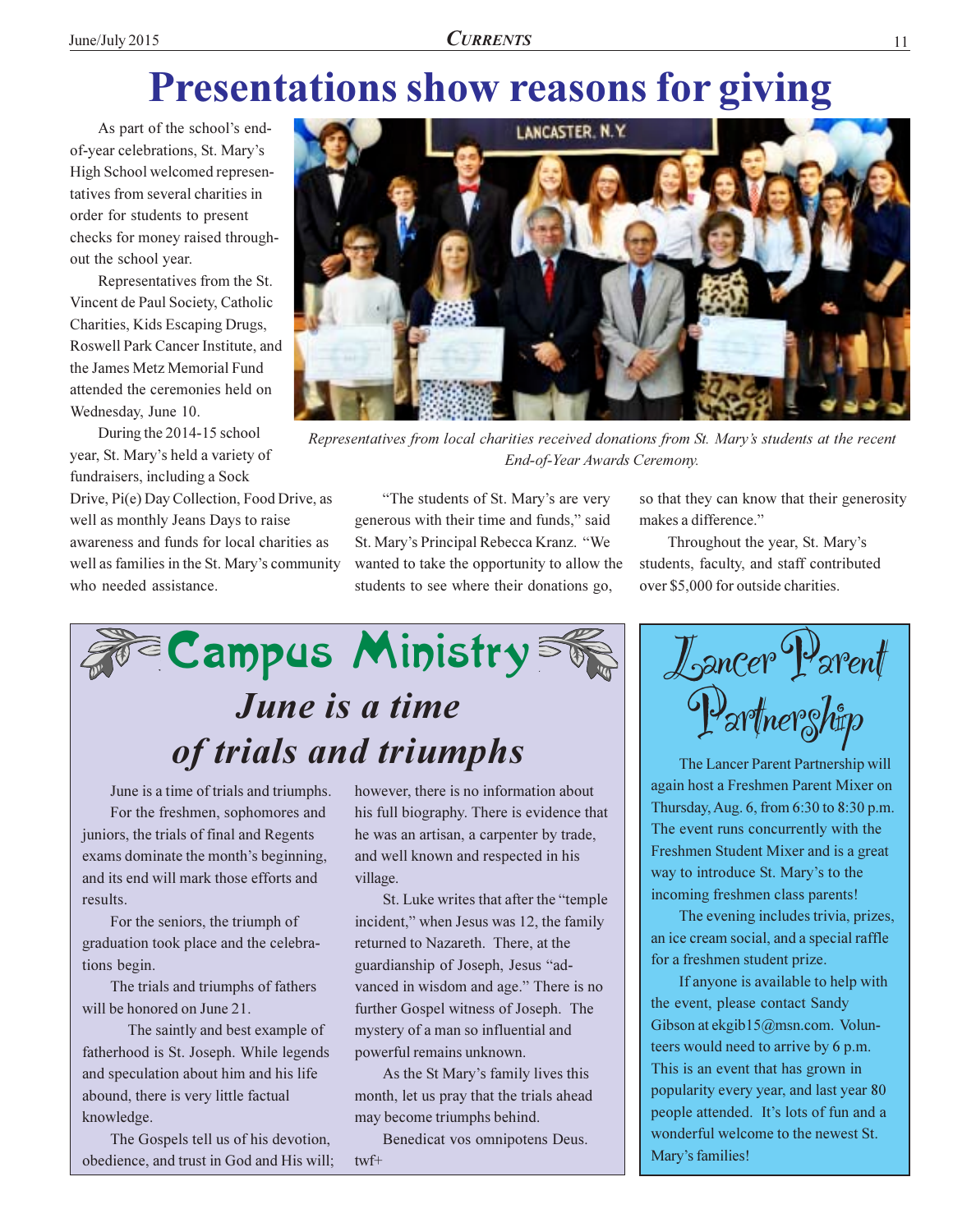# **Students win Art Alive! Award**



For the second year in a row, St. Mary's High School's Art Club won the People's Choice Award in the Albright-Knox Art Gallery's Art Alive! Competition.

Held on Saturday, June 6, students, teachers, and friends created living

representations of works of art for the 19<sup>th</sup> annual Art Alive! living art contest.

Under the leadership of Art teacher Ms. Laura James, the students of St. Mary's chose to recreate the famous picture Lunch Atop A Skyscraper.

Congratulations to St. Mary's Art Club members Jennifer Baran, Emily Bookmiller, Victoria Camillo, Shannon Murty, Alicia Pacer, Marysia Paradis, Julie Pijacki, Veronica Rozler, Andrea Seeloff, Julia Soluri, Ryan Tytka.

# Underclassmen receive academic, service awards

On June 9 and 10, St. Mary's High School held Awards Ceremonies honoring students for all that they have accomplished in and out of the classroom.

Over 200 people attended the June 9 ceremony as awards for academic accomplishments were presented. This included several special awards presented to the members of the junior class (see list).

On June 10, as part of the end-of-year celebration, students were recognized for their service to the school, in clubs and organizations. The ceremony also included recognition of the outgoing members of Student Senate and the taking of the oath by incoming Student Senate members.

Congratulations to all honorees!

Here is the list of Special Awards and the recipients:

Rochester Institute of Technology Comput-

ing Medal – Austin Calkins Rochester Institute of Technology Innova-



Junior Hanna Strek receives the Bauch & Lomb Award from Science Department Chair Mrs. Linda Aures. More pictures are coming soon to the St. Mary's website.

tion and Creativity Award - Victoria Powell

- Sage College Award Kendra Ciezki & Jennifer Piskor
- George Eastman Young Leaders Award-Julie Pijacki
- The Triple C Award Jimmy (Jia We) Gu & Tess Giovino Wells College 21<sup>st</sup> Century Leadership
	- Award Joseph Stoj
- The Bausch & Lomb Award Honorary Science Award - Hanna Strek
- Rensselaer Polytechnic Institute Medal -Carolyn Kidder
- The Frederick Douglass and Susan B. Anthony Award in Humanities and Social Sciences - Carolyn Kidder
- The University of Rochester Xerox Award -Nicholas Kobis
- St. Michael's College Book Award for Academic Achievement with a Social Conscience - Bridget Herod
- The Clarkson School Scholars Award -**Madison Fermo**
- The President's Award for Education Excellence - Carolyn Kidder
- The President's Award for Education Achievement-Andrew Grega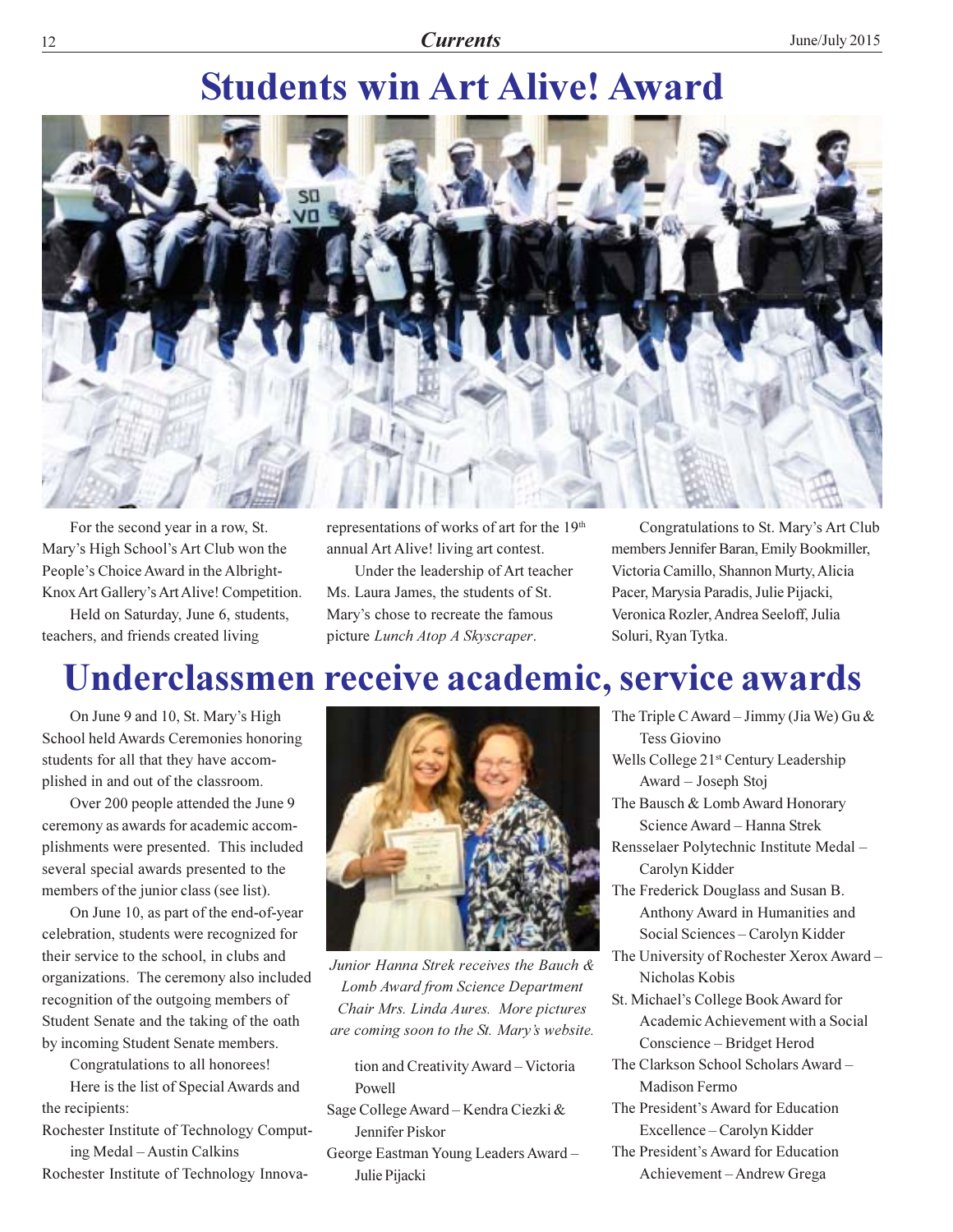# **Dress Code for 2015-16**

Recently, the Principal's Advisory Board met to discuss the Dress Code for the 2015-16 School Year. After receiving input from

different sources, the Ad Board decided on the Dress Code that follows.

The purpose of the Dress Code is to teach self-discipline associated with personal hygiene and grooming and to encourage students to take pride in a personal appearance that would be acceptable in most modern business environments.

The following dress code is in effect from the beginning of homeroom until dismissal. Homeroom teachers will check dress code every morning and will immediately send anyone with questionable attire to the Discipline Office. Students are expected to be dressed in clean, properlysized clothes that are well maintained. No students will be allowed to attend class out of dress code which includes their haircut / style / color. This dress code is also in effect during January and June exams.

#### **Ladies**

- Properly sized navy, khaki, or gray dress pants (with the "SMH" logo) purchased from Flynn & O'Hara are the only pants allowed for ladies. The pants may not be ripped or torn. Pants from American Eagle or Aeropostale are not allowed.
- A properly-sized *solid-colored* Oxford buttoned blouse with a buttoned collar, long or short sleeve, tucked in, may be worn all year except on Liturgy days (On Liturgy days, blouse must be blue or white). The school recommends purchasing these from Flynn  $&$ O'Hara to ensure that you have the correct style.
- Dress shirts may not have extra darts or seams causing the shirt to be a tight fit.
- The official St. Mary's High School Polo shirts may be worn all year except on Liturgy days. Club and athletic polo shirts are not allowed as part of the regular dress code. Regular polo shirts must be tucked in at all times; banded polo shirts do not have to be tucked

### **Information/Fitting Night -Wednesday, July 1**

St. Mary's will be hosting a Extracurricular / Dress Code Information Night for incoming Freshmen on Wednesday, July 1, from 6 to 8 p.m.

The night will include presentations by members of the Athletic and Performing Arts Departments, who will explain all that is required to be a student-athlete or a student-performer at St. Mary's.

In addition, representatives from Flynn & O'Hara will be available for fittings and ordering of items as part of

#### in

- · Embroidered St. Mary's sweatshirts, St. Mary's sweaters, St. Mary's fleeces, or solid navy blue, solid white, or solid gray sweaters may be worn over the dress shirt, a white, navy, or gray turtleneck, or the St. Mary's polo shirt. Thermal or long-sleeve t-shirts are not *allowed*. Club and athletic sweatshirts and fleeces are not allowed as part of the regular dress code.
- "Sweater" is defined as a long-sleeved, heavy-gauge, knitted, wool or cotton garment that fits the body loosely. Sweaters may have zip-up fronts.
- Turtleneck sweaters (solid navy, solid white, or solid gray) may be worn without a dress shirt / polo shirt underneath.
- Navy blue blazers or navy blue vests may be worn over the dress shirt, white St. Mary's polo shirt, or a white, navy, or gray turtleneck.
- T-shirts worn under a dress shirt must be white with no lettering or design.
- Black, navy, white, or beige stockings or black, navy, gray, or white knee socks and shoes must be worn. No patterns,

the school dress code (polos, skorts, blazers, etc.). Mr. Matt Ard, Dean of Student Affairs, will be on hand to answer questions about the dress code.

Flynn & O'Hara Order Forms will be available the night of the fitting; they will also be available in the school's Main Office for those who want a form before July 1.

More information regarding the July 1 event is available by contacting the school at 683-4824 or lancer@smhlancers.org.

> bows, buttons, or other designs are allowed on the socks/stockings.

- All girls are *required* to purchase the uniform skort that is available from Flynn & O'Hara. The skort must be no more than two inches above the knee. They are only *required* to wear the uniform skort on Liturgy days or other special occasions requiring formal dress.
- Dress shoes must be worn and cannot be backless, canvas, slippers, or boots.
- Shoes must be properly worn.

#### **Gentlemen**

· Properly sized navy, khaki or gray dress pants worn with a solid brown, solid black, or solid white colored belt. The school recommends purchasing these from Flynn  $& O'$  Hara to ensure that you have the correct style. Pants with rivets, sewn-on pockets, stripes, or ripped/torn cuffs are not to be worn. Pants may not be worn below the waistline. Pants from American Eagle or Aeropostale are not allowed.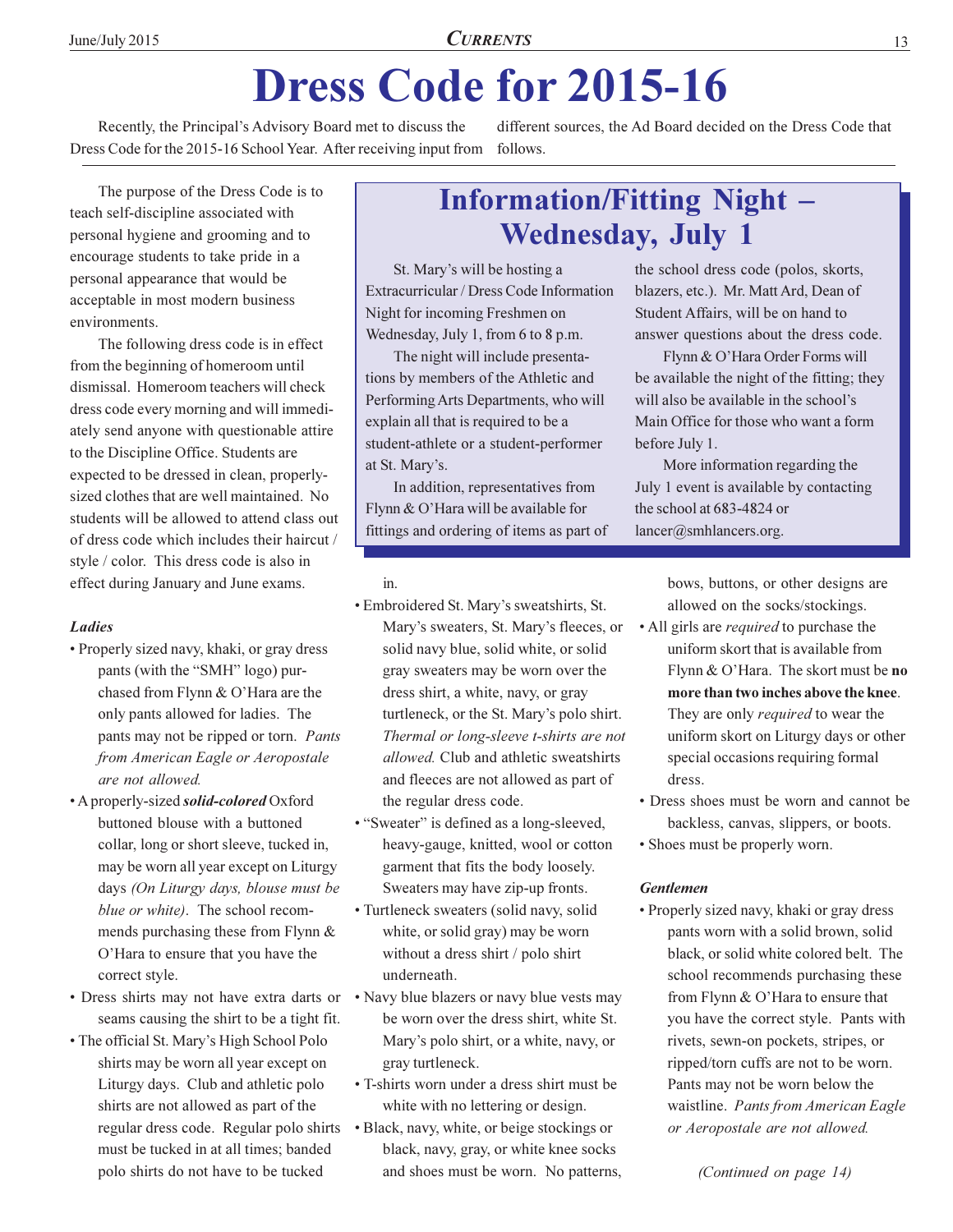## **Dress Code for 2015-16** (continued from page 13)

- A properly-sized *solid-colored* Oxford buttoned dress shirt with buttoned collar, fully buttoned and tucked in may be worn all year except on Liturgy days (On Liturgy days, shirt must be blue or white). Shirt must be worn with a tie. Bow ties may be worn.
- The official St. Mary's High School Polo shirts may be worn all year except on Liturgy days. Club and athletic polo shirts are not allowed as part of the regular dress code. Polo shirts must be tucked in at all times. T-shirts worn under polo shirts may be solid navy, white, or gray. No lettering or design from the t-shirt may be visible.
- · Embroidered St. Mary's sweatshirts, St. Mary's sweaters, St. Mary's fleeces, or solid navy blue, solid gray, or solid white sweaters may be worn over the dress shirt with tie, a white, blue, or gray turtleneck, or the St. Mary's polo shirt. Thermal or long-sleeve t-shirts are not allowed. Club and athletic sweatshirts and fleeces are not allowed as part of the regular dress code.
- "Sweater" is defined as a long-sleeved, heavy-gauge, knitted, wool or cotton garment that fits the body loosely. Sweaters may have zip-up fronts.
- Turtleneck sweaters (solid navy, solid white, or solid gray) may be worn without a dress shirt / polo shirt underneath.
- Navy blue blazers or navy blue vests may be worn over the dress shirt with tie. St. Mary's white polo shirt, or a white, blue, or gray turtleneck.
- T-shirts worn under a dress shirt must be white with no lettering or design.
- · Solid brown, solid black, solid navy blue, or solid grey dress shoes with socks must be worn.
- Boat shoes may be worn. They must be solid or two-tone brown, black, navy blue, or grey with socks.
- Dress shoes cannot be backless, canvas, slippers, or boots. No athletic shoes may be worn.
- Shoes must be properly worn.
- No makeup or nail polish may be worn.

#### The following rules apply to all students:

- No sandals or open-toed shoes may be worn. No slippers or moccasins may be worn.
- No outerwear may be worn.
- The only acceptable sweatshirts and fleeces are embroidered SMH or approved class sweatshirts (without hoods).
- Body piercing is limited to two earrings per ear for girls, no earrings for boys, including dress down days. Spacers used to increase the size of holes in ears are prohibited. Wearing a bandage over illegal piercings is not permitted.
- Visible tattoos and heavy metal chains are not allowed including dress down days.
- Long-sleeve shirts worn under short sleeve shirts are not allowed.
- No Capri pants or shorts may be worn.
- No gloves of any kind may be worn.
- No wristbands or sweatbands may be worn.
- Nothing sheer or see-through may ever be worn, including dress down days.
- Nothing sleeveless may ever be worn, including dress down days.
- Students are not allowed to have writing or drawings on their skin at any time.
- Sleeves on polo shirts may not be rolled and collars may not be flipped up.
- During June Exams, footwear regulation is relaxed - flip-flops, sneakers, etc. are allowed.

#### **Hair**

· Hair should be kept neat, clean, and combed at all times. No bizarre haircuts or hair colors are permitted. There should be no spikes, puffs, Mohawks, etc. Boys' hair must be no longer than collar length, and the front must be at least one-finger's-width off of the eyebrows. No portion of the head will be shaved. Any bizarre

hairstyle will result in daily detention until the problem is corrected.

• Students are expected to be clean-shaven on a daily basis. No facial hair is permitted. Sideburns must be trimmed. neat, and not extend below the earlobe.

#### **Pride Day Dress**

- Students may wear any official St. Mary's attire including class shirts, school sports t-shirts/sweatshirts, school sweatpants, school shorts, school hats.
- Solid navy/gray pants or navy/gray pants with white stripes down the leg may be worn
- No jeans are allowed.
- Earring and facial hair regulations remain in effect.
- Sneakers or sandals may be worn if the student is wearing Pride Day Dress.

#### **Liturgy Day Dress**

To achieve a sense of unity in the celebration of important moments in the life of the St. Mary's community and to deepen our awareness of our Catholic faith, all students will attend all school liturgies and prayer services. On days when a liturgy is scheduled, students must follow the rules for "liturgy day dress:"

- No polo shirts will be allowed.
- Gentlemen are required to wear
- $-A$  blue or white dress shirt and tie as defined previously.
- $-A$  single breasted navy blue blazer with two or three buttons

The school recommends purchasing these from Flynn & O'Hara to ensure that you have the correct style.

- Ladies are required to wear
- A blue or white dress shirt as defined previously
- -A uniform skort.
- Dress code sweaters, approved St. Mary's sweatshirts, vests, blazers are permitted over the dress shirts.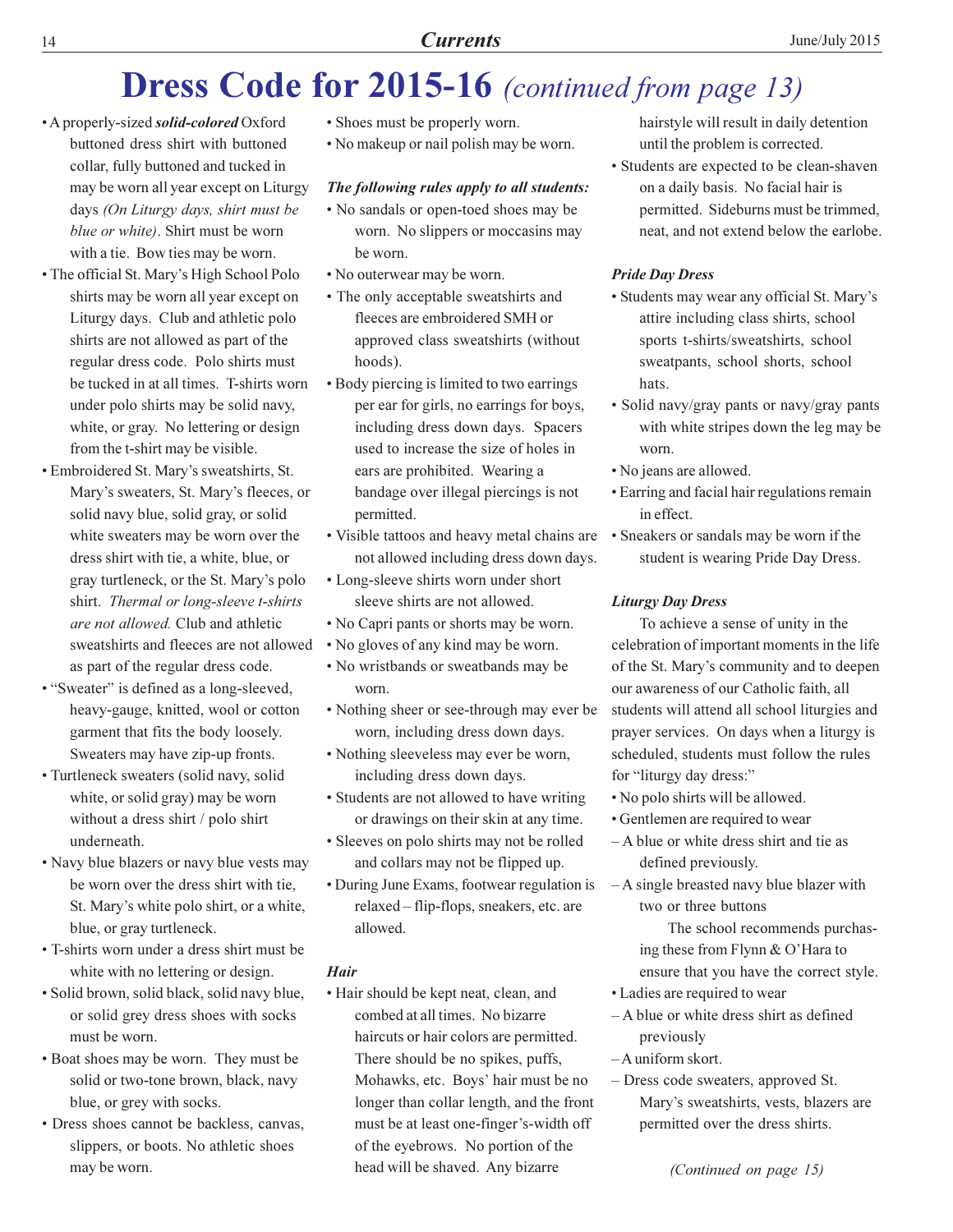# **Dress Code for 2015-16** (continued from page 14)

This dress code may also be in effect for other special occasions and field trips. Announcements will be made in advance.

#### **Jeans Day Dress**

Throughout the school year, organizations may run a jeans day as a fundraiser for outside charities. These need to be proposed and approved through the Principal's Advisory Board.

On a jeans day, students may wear:  $\cdot$  Jeans — they may not be ripped/torn or

- excessively oversized.
- · Sweatpants, windpants, cargo pants, corduroy pants, Capri pants
- · Sneakers or sandals

#### They may NOT wear:

- · Jean shorts or shorts of any kind
- Jean skirts or skirts of any kind

• Hats

Modesty will always be stressed. Earring and facial hair regulations remain in effect. If a student chooses not to participate, they must be in regular dress code.

#### **Baccalaureate Mass / Graduation**

The following policy must be adhered to during these events: the Baccalaureate Mass, Senior Family Brunch, and Graduation Ceremony. Failure to follow these rules will result in the student not being allowed to participate in that event. The graduation fee will not be refunded.

Because these are formal events hosted by the school, there will be strict adherence to the school dress code policy regarding hair, earrings, body-piercing, and facial hair. Messages on caps/gowns are

not permitted.

- Ladies must be modestly dressed in a dress, skirt/blouse, or a pants suit. Dress shoes or dress sandals must be worn. No flip-flops. No bizarre socks, stockings, or shoes may be worn.
- Gentlemen must wear dress pants, a dress shirt (preferably white) and tie, as well as dress shoes.

In all cases regarding these events, the final decision regarding participation will be decided by the Administration of the school.

The Dean of Student Affairs will make the final determination as to whether or not a student's attire violates the dress code. Modesty will be stressed. Any bizarre appearance, in clothing or hair, is unacceptable.

# **Host a Student! Change a Life!**

St. Mary's High School is looking for host families for our International Student Program. Several students from around the world will be joining our St. Mary's Family for the upcoming school year. We are looking for families in our community to host a student.

There is a \$800 monthly reimbursement for costs associated with hosting a student.

This is a perfect opportunity for families to learn about other cultures. We are excited about International Students joining our community and enriching the lives of our students.

### **What are the Benefits of Hosting?**

- Make a difference in the life of a young person.
- **Enrich the lives of your family.**
- Increase the cultural awareness in your community.
- Support diversity and cross-cultural awareness at home.
- Teach a student about American values.
- Experience the joy of having a new family mem-

ber to love.

- Build a life-long friendship.
- Practice hospitality and generosity in your own home.
- Grow closer as a family.
- Receive a stipend of \$800 per month to offset costs associated with hosting a student.

### **What are the Requirements for Hosting?**

- A private bedroom & access to a bathroom.
- A wireless Internet connection.

• English must be the primary language spoken at home.

For more information, please contact Mr. Steven Grieco, at 683-4824, ext. 235, or sgrieco@smhlancers.org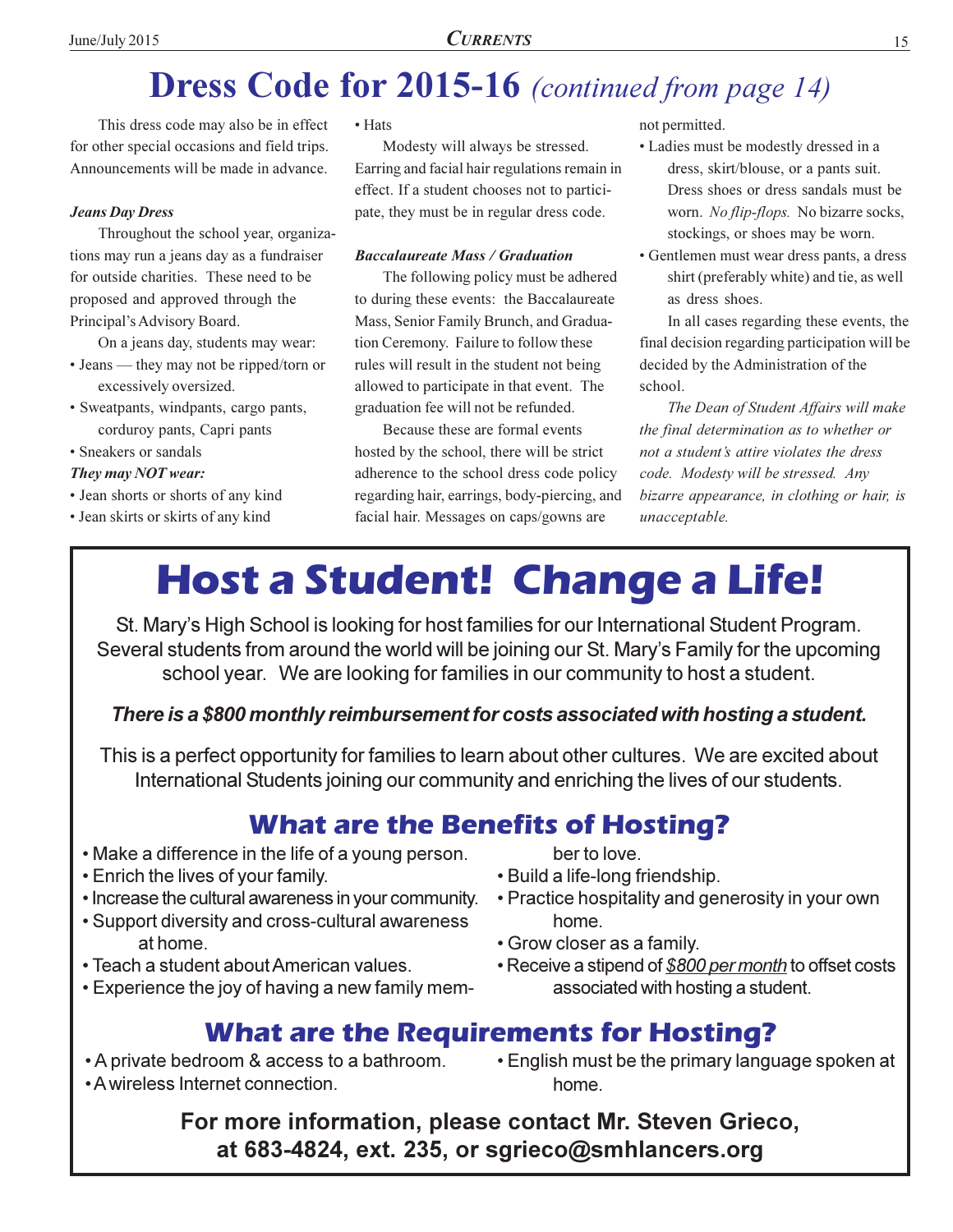# **2015 Summer Reading Assignment**

English 9-**Regents and Honors** 

All freshmen must read Night, by Elie Weisel.

In addition to this book, 9 Regents must read one book from the following list; 9 Honors must read two books from the following list:

Alas, Babylon (Pat Frank) - A story about civilization and life after nuclear war.

Roll of Thunder, Hear My Cry (Mildred Taylor) – This novel depicts the many dimensions of racism in the South during the 1930's. The Logans, an African American family, struggle to keep their 400 acres during the Great

Depression. **Summer of My German Soldier (Bette** Greene) – During WWII, a young American girl falls in love with a German prisoner of war as she helps

- him to escape. Ten Little Indians, also titled And Then **There Were None** (Agatha Christie) – Mystery story of the murder of 10 strangers trapped on an island.
- The Boys of Winter (Wayne Coffey)  $-$ Non-fiction account of the 1980 "Miracle on Ice" U.S. Hockey Olympic Gold Medal team.

#### **ASSIGNMENT:**

- **Part I** On a sheet of loose-leaf paper, you must hand write (no typed copies accepted) a list of 10 unknown words found in **each book**; include each word's definition, part of speech, and an original sentence properly using the word. This vocabulary is due on Tuesday, Sept. 15.
- **Part II** $-An$  in-class writing assignment will be given on Tuesday, Sept. 15, on Night; a second in-class writing assignment will be given on Wednesday, Sept. 16, on your second book choice; English 9 Honors will write a third in-class assignment on Thursday, Sept. 17, on your third book choice. t would be beneficial to take notes on

# Don't forget the St. Mary's Library!

When you're looking for a book on the Summer Reading List, don't forget the St. Mary's Library!

The Library has several copies of the books on this list; they may be checked out for a period of three weeks.

And if the books aren't in when you

theme, setting, characterization, and mood while reading.

#### English  $10 -$ **Regents and Honors**

All sophomores must read Lord of the Flies, by William Golding.

In addition to this book, 10 Regents must read one book from the following list; 10 Honors must read two books from the following list:

In the Middle of the Night (Robert Cormier) - Years before Denny was born, his father was involved in a tragic accident. The family doesn't talk about it, but the tragedy continues to haunt the family. When Denny decides to learn more about the accident, he becomes entangled in its web.

A Night to Remember (Walter Lord) – The

come to the Library, they should be available once the other students return their copies.

The Library is open  $7:30$  a.m. to  $3:30$ p.m. throughout the Exams. Beginning June 29, the hours are 8 a.m. to 12 noon every day.

> author recounts the last hours of the Titanic from the perspectives of many of the ship's passengers.

- *Rebecca* (Daphne du Maurier) The classic story of the second Mrs. De Winter, who followed the man she loved from Monte Carlo to his lavish country estate, Manderly. There, she is drawn into the brooding passions of a romance dead but not forgotten – for always, everywhere, is the evil, eternal presence of ... Rebecca!
- **Briar Rose** (Jane Yolen) The story of Briar Rose (Sleeping Beauty) is linked to the Holocaust when a young woman promises her dying grandmother that she will return to Poland and discover the truth about her past.
- *House* (Frank Peretti and Ted Dekker)  $-A$ supernatural thriller by this famous pair (Continued on page 17)



Nicholas Kobis and Julie Pijacki were Prince and Princess while Jessica Michalski and Jackson Sperduti were Oueen and King at this year's Prom, held May 21 at Lancaster Country Club.

### **Prom Court 2015**

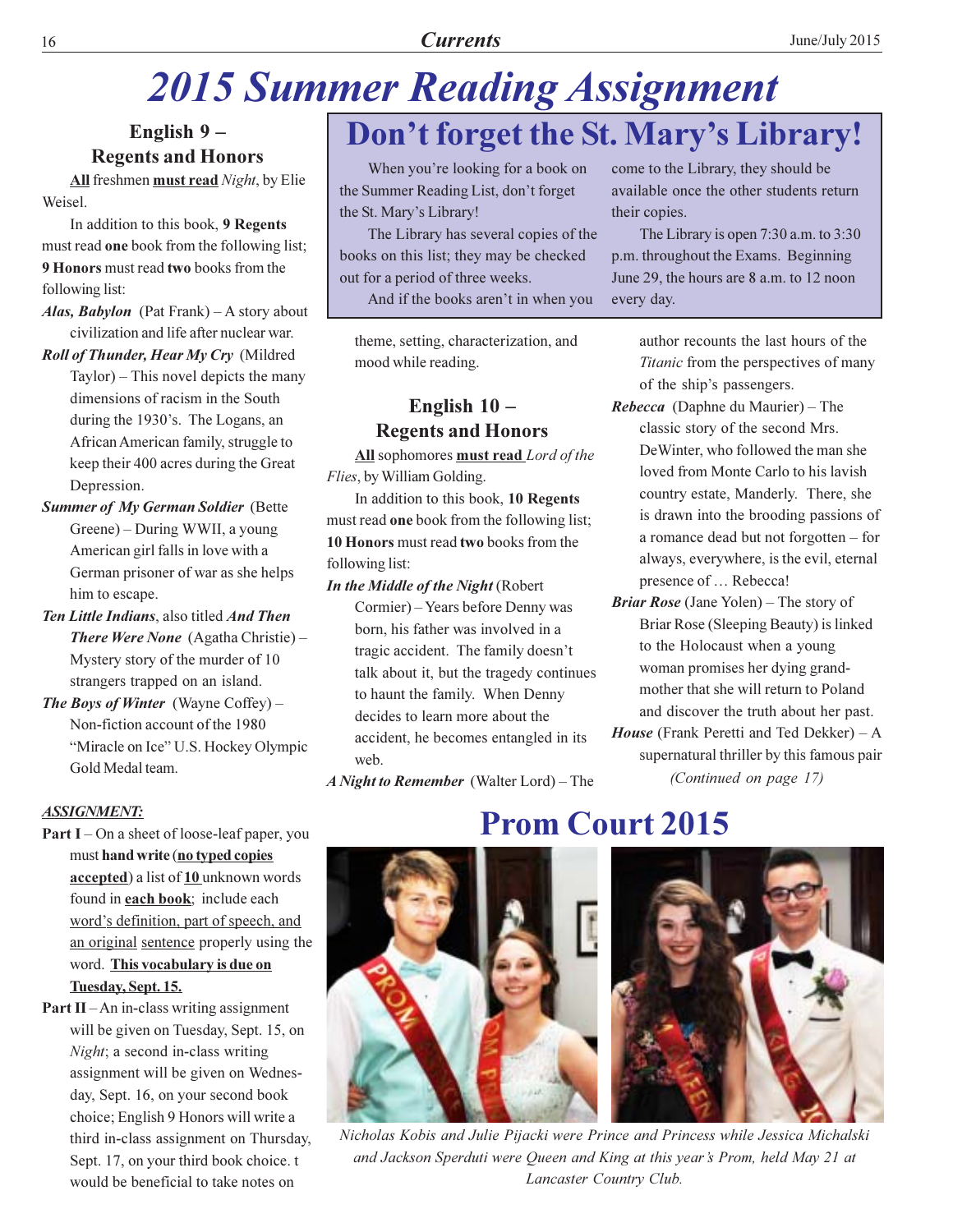# **Summer Reading** (continued from page 16)

of Christian writers that gives new meaning to the phrase "haunted house." Fahrenheit 451 (Ray Bradbury) -Bradbury's classic science fiction novel of censorship and defiance. *Castaway Kid* (R.B. Mitchell) – The true

story of an abandoned kid who was one of the last "lifers" in an American orphanage.

Saving Juliet (Suzanne Selfers) - A modern-day teenage girl goes back to Shakespeare's Verona in an attempt to

### **Students/Teacher of March**



Victoria

Kwitowski





Scott **Brown** 



Whitwood

Seeloff Horton **Students/Teacher of April** 



Kaitlyn Schott





 $Z$ *ajac* 



Fontaine

### **Students/Teacher of May**



Kavle Cassel





Allison Rusinski





**Bookmiller** Groenewoud

**Students/Teacher of June** 



Nicole Giardina



Rowe



Elizabeth **Bakeman** 



**Baran** 

Tandv

prevent the tragedy of Romeo and Juliet from happening.

#### **ASSIGNMENT:**

- **Part I** On a sheet of loose-leaf paper, you must hand write (no typed copies accepted) a list of 10 unknown words found in **each book** you read; include each word's definition, part of speech, and an original sentence properly using the word. This vocabulary is due on Tuesday, Sept. 15.
- **Part II** An in-class writing assignment will be done on Tuesday and Wednesday, Sept. 15 and 16, on your summer reading books. English 10 Honors students will spend September 17 writing on their third book choice. It would be beneficial to take notes on theme, setting, characterization, and mood while reading.

#### **English 11 Regents**

All English 11 R students must read  $A$ Raisin in the Sun, by Lorraine Hansberry.

In addition to this play, English 11 Regents must read a second book from the following list:

- **Black Boy** (Richard Wright) A sensitive and rebellious African American youth survives a life of poverty, familial strife, and Southern bigotry to pursue his goal of becoming a writer in the North.
- A Tree Grows in Brooklyn (Betty Smith) -A classic! Francie Nolan lives in turn of the century Brooklyn, New York. She struggles against all odds to survive and thrive.
- The Curious Incident of the Dog in the **Night-Time** (Mark Haddon) – This is the story of an autistic boy's quest to investigate the suspicious death of a neighborhood dog.
- Into Thin Air (Jan Krakauer) A firstperson account of an expedition to Mt. Everest that turned from dream climb to nightmare.
- *Catch 22* (Joseph Heller)  $-A$  classic! In (Continued on page 18)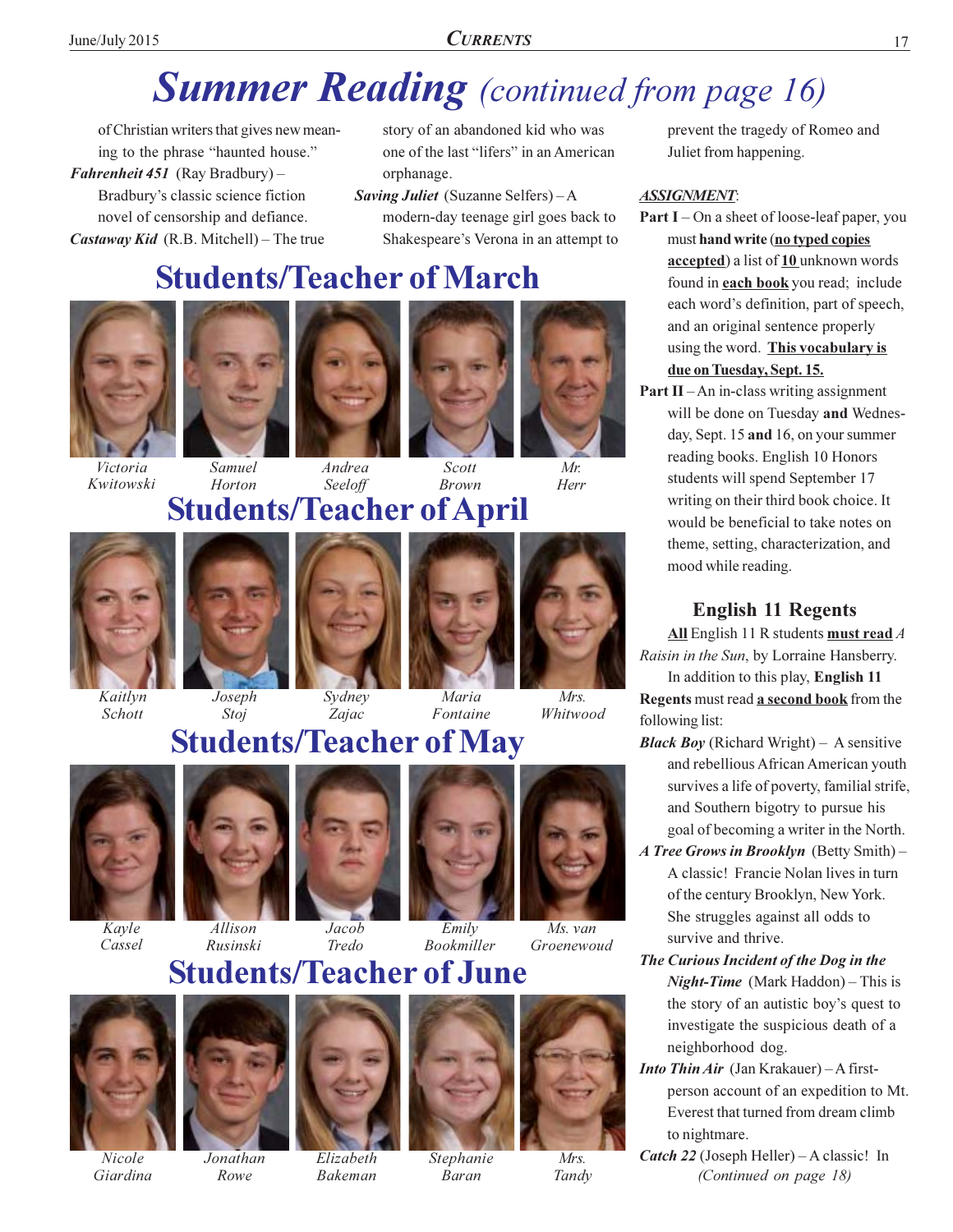#### **Currents**

# **Summer Reading** (continued from page 17)

this satirical novel, Captain Yossarian confronts the hypocrisy of war and bureaucracy as he frantically attempts to survive.

**What Happened** (Peter Johnson)  $-$  This novel, written by a Canisius High School graduate and set in an all-boys Buffalo high school, is an account of a car accident that unfolds slowly from the voice of an unnamed narrator.

#### **ASSIGNMENT:**

- **Part I** On a sheet of loose-leaf paper, you must hand write (no typed copies accepted) a list of 10 unknown words found in each book; include each word's definition, part of speech, and an original sentence properly using the word. This vocabulary is due on Tuesday, Sept. 15.
- Part II An in-class writing assignment will be done on Tuesday, Sept. 15, for the play *A Raisin in the Sun*. A second inclass writing assignment will be done on Wednesday, Sept. 16, for the second book you chose to read. It would be beneficial for you to take notes on the following literary elements found in each book: setting, characterization, conflict, and theme.

#### **English 12 Regents**

All English 12 Regents students **MUST** read Jane Eyre, by Charlotte Bronte.

In addition to this novel, English 12 Regents **MUST** read a second book from the following list:

- **Bleachers** (John Grisham)  $-$  As their football coach hovers between life and death, his former players gather at their high school field to recollect the good and bad times of their lives and high school football careers.
- **Farewell to Arms (Earnest Hemingway)** Set in Italy, this is a poignant love story taking place against the backdrop of WWI. A classic!
- **The Bell Jar** (Sylvia Plath) Sylvia Plath's only novel tells the story of college student Esther Greenwood - her

nervous breakdown and fight to regain both her sanity and her life. A classic!

**Native Son** (Richard Wright) – For Bigger Thomas, an African American man accused of a crime in the white man's world, there could be no extenuating circumstances, no explanations, and only death.

- **In Cold Blood** (Truman Capote) The documentary account of a 1959 murder in a small Kansas town.
- **The Things They Carried** (Tim O'Brien) These stories follow a platoon of American soldiers through a variety of personal and military encounters during the Vietnam War.
- **Ophelia** (Lisa M. Klein) A retelling of Shakespeare's Hamlet through the voice of Ophelia.

#### **ASSIGNMENT:**

- **Part I** On a sheet of loose-leaf paper, you must hand write (no typed copies accepted) a list of 10 unknown vocabulary words found in each book; include each word's definition, part of speech, and an original sentence properly using the word. This vocabulary is due on Tuesday, Sept. 15. Part II - An in-class writing assignment
- will be done on Tuesday, Sept. 15, for the novel *Jane Eyre*. A second in-class writing assignment will be done on Wednesday, Sept. 16, for the second book you chose to read. It would be beneficial for you to take notes on the following literary elements found in each book: setting, characterization, conflict, and theme.

#### **AP English Language and Composition (Grades 11 & 12)**

Part I - All AP Language students must read Eats, Shoots, & Leaves, by Lynne Truss; a punctuation test based on the punctuation rules discussed in the book will be given in class on Tuesday, Sept. 15.

**Part II-All AP Language students must** 

read *On Writing*, by Stephen King; this memoir will be used as our first inclass rhetorical analysis essay, to be written on Wednesday, Sept. 16 (this type of essay will be discussed and explained before the  $16<sup>th</sup>$ ).

- Part III-All AP Language students must choose one of the following to read:
- Farewell to Arms (Earnest Hemingway) -Set in Italy, this is a poignant love story taking place against the backdrop of WWI. A classic!
- **The Bell Jar** (Sylvia Plath) Sylvia Plath's only novel tells the story of college student Esther Greenwood - her nervous breakdown and fight to regain her sanity and her life. A classic!
- Native Son (Richard Wright) For Bigger Thomas, an African American man accused of a crime in the white man's (Continued on page 19)

### **Failures & Summer School** (Continued from page 2)

much more costly than any summer school program.

- By July 6 the Counseling Center needs to be notified where course/ exams will be made up. This can be done by telephone  $(683-2349)$ or email.
- Counselors may also be reached at the above number to address any questions or concerns.

#### **SPECIAL NOTE REGARDING MATH COURSE FAILURES:**

Please consult with your counselor before enrolling in a summer school math class. Math course names and numbers differ from school to school.

It is important that you enroll in the course that best matches the curriculum that you need to make up. For this reason you may want to

consider private tutoring.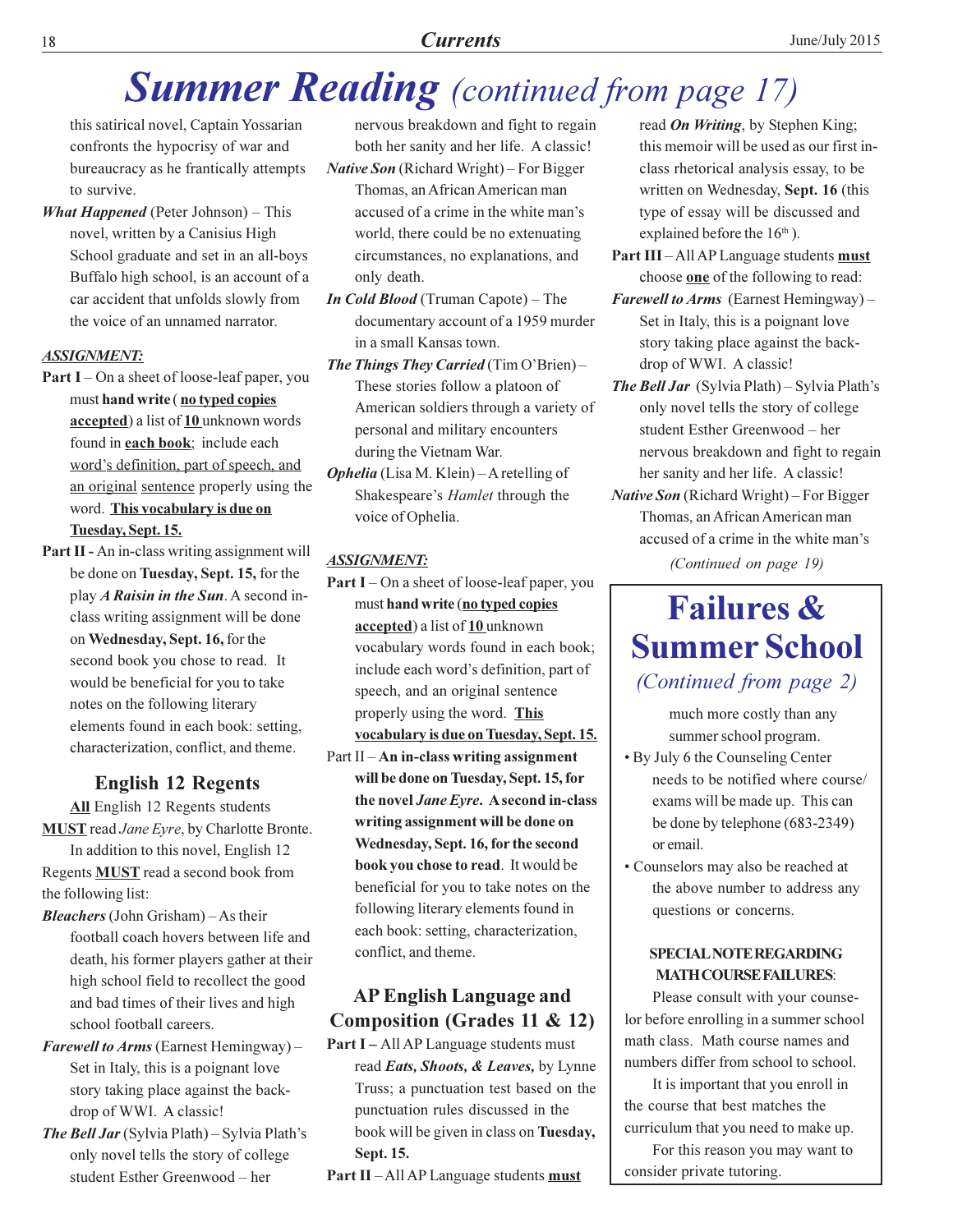## **Helping out at Komen Race**



On Saturday, June 13, the St. Mary's Volunteer Corps, organized by Vice President Mr. Kevin Kelleher '89, worked the WNY Susan G. Komen Race for the Cure.

According to English teacher Mr. Max Mauro, who also volunteered at the event, not only were the St. Mary's students the

# **Start thinking "service hours"**

Summer is the perfect time to start working on your service hours for the 2015-16 school year.

Remember – here are the service hour requirements:

- $\cdot$  Freshmen  $-10$  hours
- $\cdot$  Sophomores  $-20$  hours
- Juniors 30 hours (half not for St. Mary's)
- Seniors 40 hours (half not for St. Mary's) Here are several service opportunities

coming up:

- St. Mary's High School has the following events at which volunteers are needed:
- Garage Sale June 27, 7 a.m. to 1 p.m.
- · Golf Tournament June 29, 10 a.m. to 6 p.m.
- Car Show & Chicken Dinner August 16, 8 a.m. to 4 p.m.

Shift times are flexible. For information or to sign up, contact Mrs. Pam Aquino at 683-4824, ext. 223 or

most noticeable group from any area high school but they pitched in wherever they were needed and enjoyed cheering on the runners at the start and finish.

"Their enthusiasm and class act made an impression on the organizers as well the participants," said Mr. Mauro. "I also heard more than a few times from the crowd. 'Go

 $paquino@smhlancers.org.$ 

St. Mary of the Assumption Parish in Lancaster is looking for assistance with the following:

- A take-home mailing project to be picked up at the Rectory on June 19 and returned on June 26
- Feast Day Celebration August 16, from 3 to  $11 p.m.$
- Newsletter mailing August 18, 9:30 a.m. to 12 noon in the rectory
- Volunteers to stuff bulletins as needed. usually on Friday afternoons Any interested students should

contact Mrs. Diane Zwirecki, Communications Coordinator for the parish, at 683-6445 ext. 24 or

dianez@stmarysonthehill.org.

Anyone who has other service opportunities that they wish to share should send them to Mr. Kidder at 683-4824 ext. 215 or kkidder@smhlancers.org.

Lancers!' It was an IAM THIRD kind of day."

The St. Mary's volunteers included (left to right) Shannon Murty, Rachel Cichocki, Antonino Marino, Grace Fuller, Charles Rath, Anna Heerdt, Mr. Mauro, Mr. Kelleher, Ryan Tytka, Joseph Flading, Madeline Wnuk, and Collin Tytka.

### **Summer Reading** *(continued from page 18)*

world, there could be no extenuating circumstances, no explanations, and only death.

*In Cold Blood* (Truman Capote) – The documentary account of a 1959 murder in a small Kansas town.

#### **ASSIGNMENT:**

- This book of choice will be used as our second in-class rhetorical analysis essay, to be written on Thursday, Sept. 17.
- It would be beneficial for you to take notes on rhetorical elements used by King and the author of your third book; rhetorical elements include: tone, diction, syntax, irony, symbolism, ambiguity, allusion, arrangement, structure, connotation, figures of speech, style, repetition, etc.
- $FYI you must discuss 3$  rhetorical elements in a rhetorical analysis essay.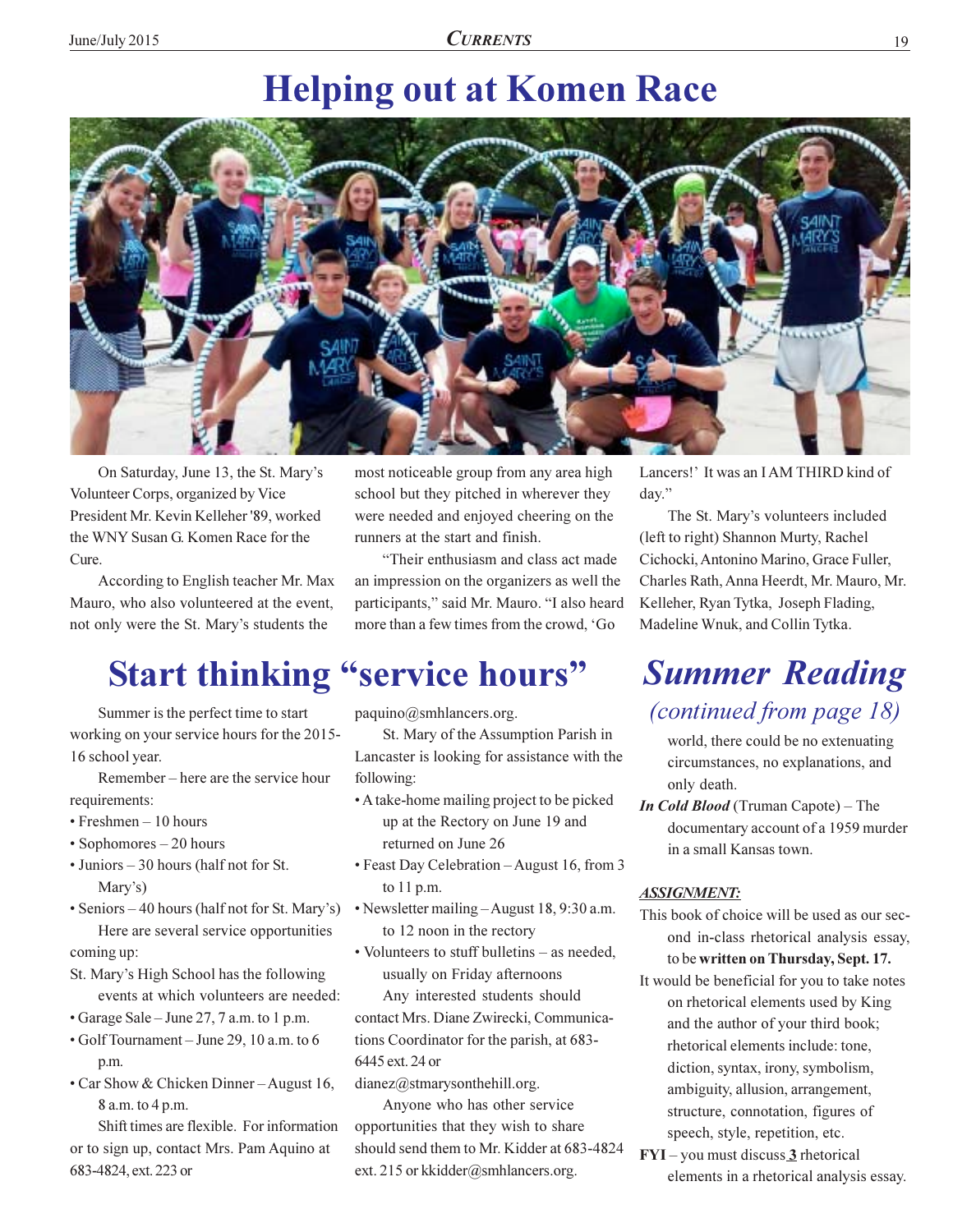## Softball team wins league championship

It took some thrilling sofball and overcoming great odds, but the St. Mary's Varsity Softball team won the 2015 Msgr. Martin League Championship. This is the team's first Championship since  $2011$ .

The Lady Lancers entered the playoffs as the fourth seed, facing a tough Mt. St. Mary's team in the quarterfinals. St. Mary's pulled off a thrilling 1-0 victory, as Bailey Dolegowski scored the only run while also recording an



The Lady Lancers next met Nichols in the league finals, a team that defeated them last year in the same situation. The outcome was different this year as St. Mary's won 8-7 to claim the Championship. Brianna hit another homerun and Erin had another great outing in the win. The Lady

Lancers thus

**School State** 

at Hofstra

Championship

Tournament held

earned a spot in

the Catholic High

The members of the 2015 Championship Softball team are (front row) Erin Hufford, Onalee Duane, (second row) Sarah Hapeman, Brianna Poules, Kaitlyn Schott, Carrie Kidder, Jen Piskor, (back row), Shelby Strausbaugh, Annie Hamilton, Hannah Hapeman, Marissa Dantonio, Bailey Dolegowski, Haley Wipperman, Kaitlyn Tytka, and Victoria Kwitowski (missing, Alex Szpila). They were coached by Kevin Hufford, Mike Rappl, Brian Poules, and Mike Schott.

unassisted double-play to thwart a Thunder threat.

In the semis, St. Mary's came up against the number one seed Sacred Heart, a team that had "mercied" the Lady Lancers

earlier in the season. But just like last year, St. Mary's pulled the upset, downing the Sharks 4-1, led by Brianna Poules' three-run homerun and Erin Hufford's complete-game win.

University where, unfortunately, they lost to St. Anthony's of Long Island by a score of 9-4 in the semifinals.

Congratulations, ladies and coaches, on the Championship and a great season.

### **Nicholas Todaro named varsity football coach**

The Athletic Department of St. Mary's High School is pleased to announce that Nicholas Todaro has been named the new Varsity Football Coach at the school.

"We are excited to be able to have Nick" join the St. Mary's High School family," said St. Mary's Athletic Director Steven Grieco. "His passion and energy for seeing student-athletes succeed – not only on the field but in the classroom and community as well - is exactly what we are looking for in our coaches."

A 2003 graduate of Hutch-Tech High School, where he was a two-year player on the varsity football team, Mr. Todaro

studied at SUNY Brockport and Canisius College, from which he earned his master's degree in physical education in 2013. He currently teaches Physical Education in the City of Buffalo.

His football coaching career began in 2007 as an assistant coach for the Junior Varsity Team at Bishop Timon / St. Jude High School in Buffalo. In 2008 and 2009 he was the head coach of the JV team before being named the Offensive Coordinator for the Timon Varsity Team. In 2011 he was the Junior Varsity Head Coach for Canisius High School in Buffalo, and from 2012 to 2014 he was the Defensive Coordinator for South Park High School in **Buffalo** 

He lives in Buffalo with his wife Lyndsey along with their two sons Nole and Jaxen.

"I am truly honored and thankful to be named the Head Football Coach at St. Mary's High School," Mr. Todaro said. "I am so excited for the new challenges upcoming and working with the St. Mary's family, past and present. I would like to thank every player who played for me, every coach that worked with me, and most of all my committed family for helping make this dream a reality."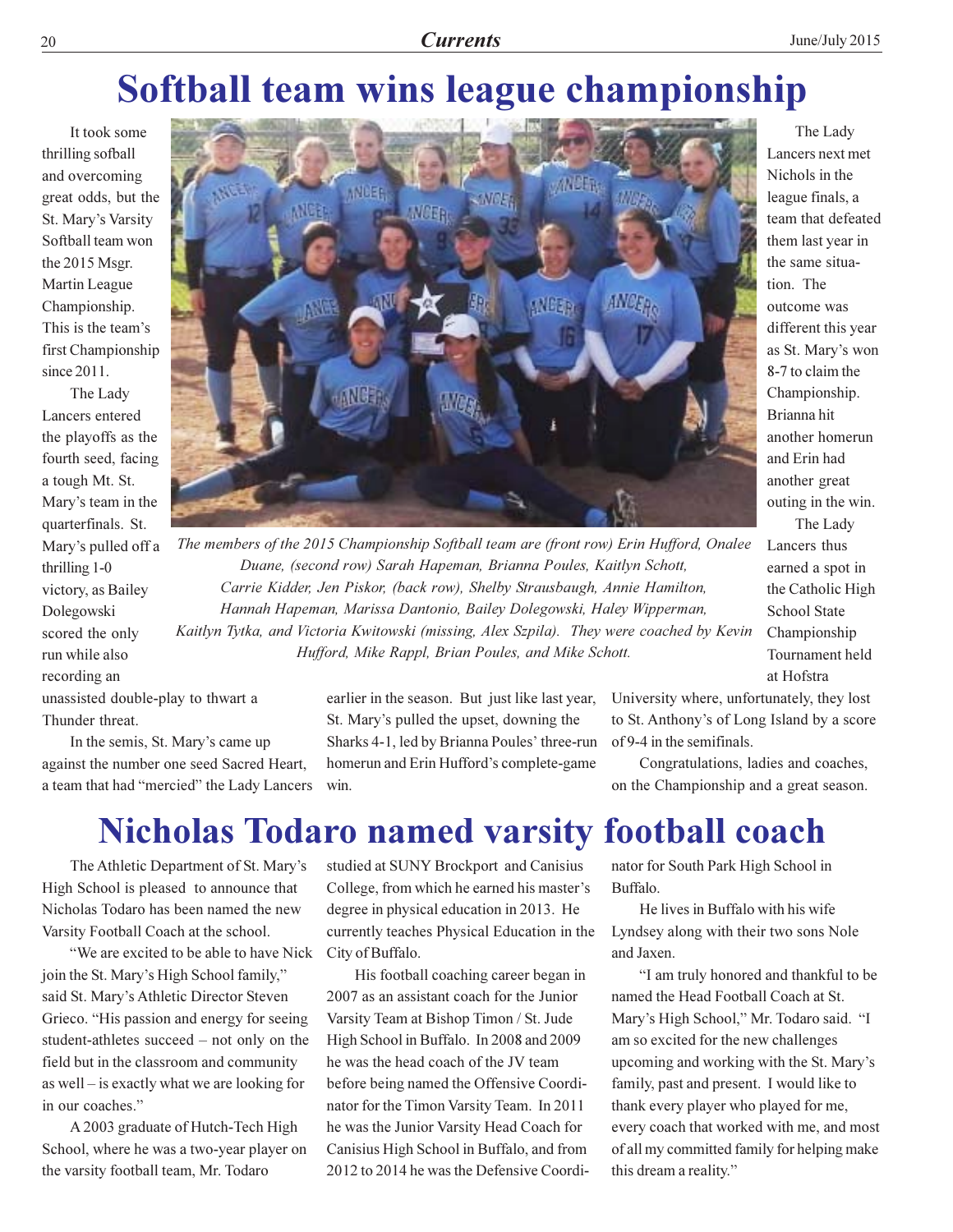• Leah Meyer - Volleyball (Duke)

· Marc O'Neill-Lacrosse (Hilbert)

· Matthew Schneider - Baseball

· Anthony Still - Football (ECC)

(Mercyhurst)

• Brianna Poules – Softball (Gannon)

• Mason Smith – Hockey (Ferris State)

• Sean Wilson - Basketball (Medaille)

• Alexandria Szpila – Track (St. John Fisher)

• Christopher Nowak – Baseball (ECC)

# **Good luck, college athletes**

As we say farewell to the class of the 2015, the Athletic Department would like to make note of our new alumni who will be continuing on with their athletic careers at the next level.

- Andrew Blaszak Bowling (Daemen)
- Jacob Concannon Football (Mercyhurst)
- · Ashley Drzymala Volleyball (Daemen)
- Charles Hayes Baseball (ECC)
- Zachary Ineson Hockey (Ferris State)

### **Football game program coming**

The St. Mary's Football Team will be producing the very popular game day programs for the 2015 season.

The program will feature player pictures and biographies, information on the new coaching staff, and team records and awards.

The team is looking for people or organizations to advertise in the program. Those interested should go to the St. Mary's football website or contact Steve Grieco at sgrieco@smhlancers.org.



### **Fall sports** start dates

Students planning to play a sport during the fall 2015 season should be aware of the following start dates:

- Football Monday, Aug. 17th.
- · Girls' Soccer Monday, Aug. 17th
- · Boys' Soccer Monday, Aug. 17th
- · Girls' Volleyball Thursday, Aug. 20th
- · Boys' Volleyball Thursday, Aug. 20th
- · Golf-Monday, Aug. 24th
- $\cdot$  Girls' Crew TBA

The times and locations for tryouts will be available in the August issue of Currents or by calling Steven Grieco, Athletic Director, at 683-4824, ext. 235.

### **Open Gym for Girls VB, Football**

Girls Volleyball has Open Gym every Monday from 6 to 7:30 p.m. from June 22 through August 3.

Football has Open Gym Sunday nights at 6 p.m.

For information on other sports, contact the coach or Mr. Grieco.

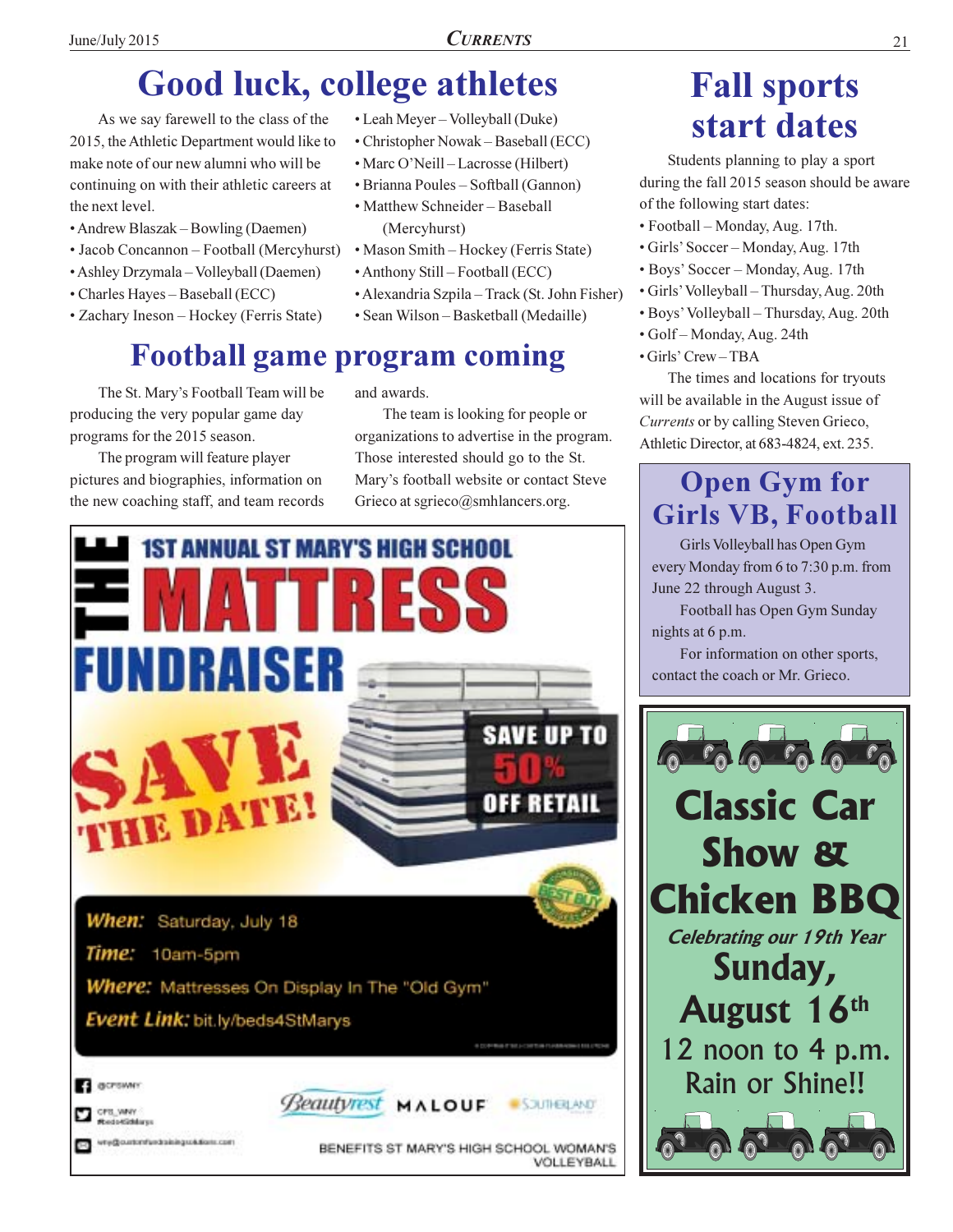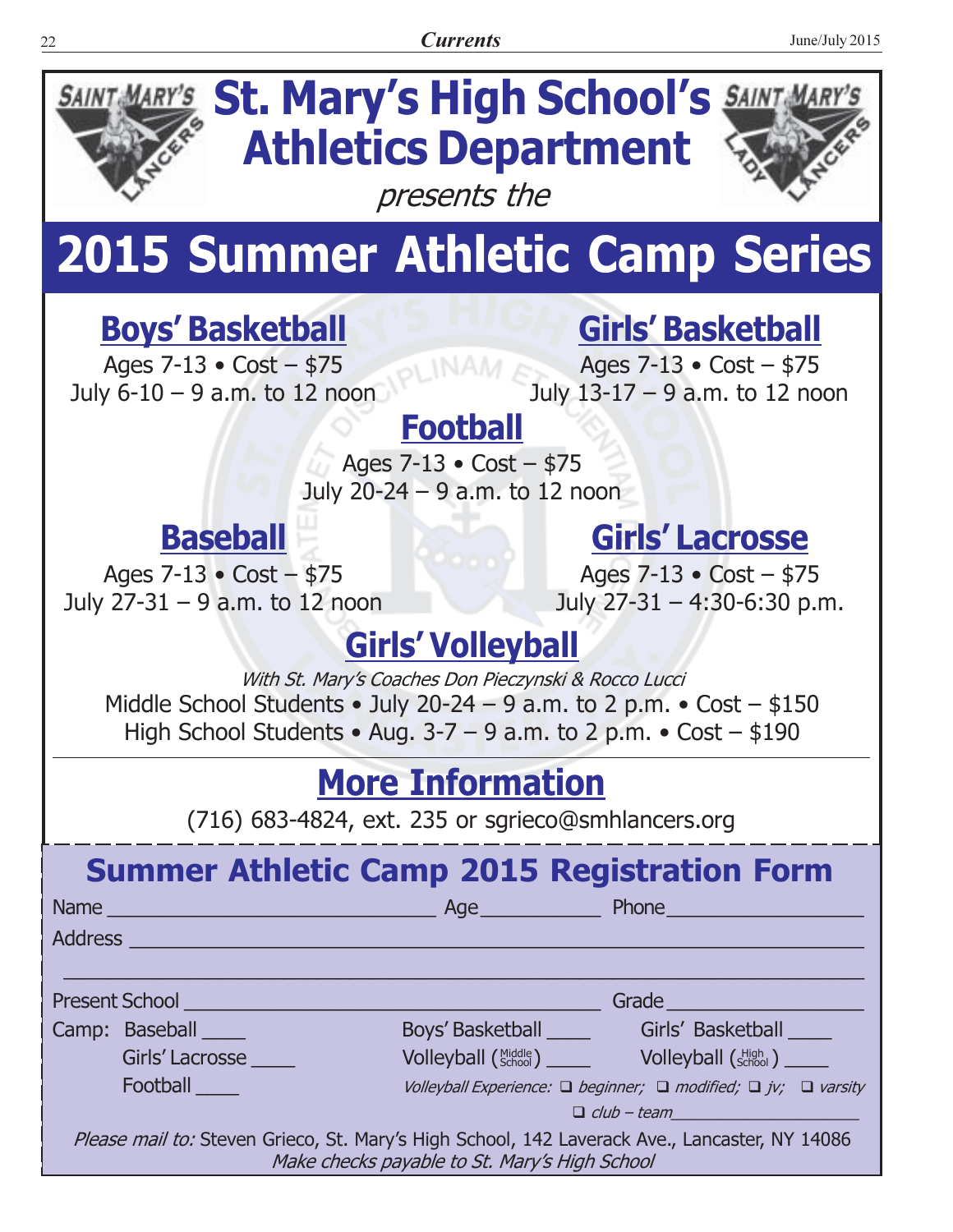# June & July 2015 Calendar

| <b>Sunday</b>      | <b>Monday</b>                                                                                                                                                           | <b>Tuesday</b>                                                                                                                                        | Wednesday                                                                                                                                               | <b>Thursday</b>                                                                                                                                         | Friday                                                                                                             | <b>Saturday</b>                                    |
|--------------------|-------------------------------------------------------------------------------------------------------------------------------------------------------------------------|-------------------------------------------------------------------------------------------------------------------------------------------------------|---------------------------------------------------------------------------------------------------------------------------------------------------------|---------------------------------------------------------------------------------------------------------------------------------------------------------|--------------------------------------------------------------------------------------------------------------------|----------------------------------------------------|
| 14                 | 15<br>School Exams<br>Schedule available<br>at smhlancers.org                                                                                                           | 16<br>School & Regents<br>Exams<br>Schedule available<br>at smhlancers.org                                                                            | 17<br>School & Regents<br>Exams<br>Schedule available<br>at smhlancers.org                                                                              | 18<br>School & Regents<br>Exams<br>Schedule available<br>at smhlancers.org                                                                              | 19<br>School & Regents<br>Exams<br>Schedule available<br>at smhlancers.org                                         | 20                                                 |
| 21<br>Fathers' Day | 22<br>School & Regents<br>Exams<br>Schedule available<br>at smhlancers.org                                                                                              | 23<br>School & Regents<br>Exams<br>Schedule available Spring Sports<br>at smhlancers.org                                                              | 24<br>Rating Day 1<br>Banquet & Hall of<br>Fame induction<br>6pm                                                                                        | 25<br>Rating Day 2<br>Freshman &<br>Sophomore Field<br>Trip to Darien<br>Lake                                                                           | 26<br>End of School Year                                                                                           | 27<br>Garage Sale<br>8am-12noon                    |
| 28                 | 29<br>Golf Tournament<br>1 to 7pm<br><b>Summer</b><br>Hours begin<br>8am-12noon                                                                                         | 30                                                                                                                                                    | 1<br>Incoming Freshmen<br>Information and<br>Dress Code Fitting<br>Night 6pm                                                                            | $\overline{2}$                                                                                                                                          | $\overline{\mathbf{3}}$<br><b>School Closed</b><br>School Closed                                                   | $\overline{\mathbf{4}}$<br><b>Independence Day</b> |
| $\overline{5}$     | 6<br>Boys' Basketball<br>Camp<br>9am-12noon<br><b>Work</b><br>Program#1<br><b>begins</b>                                                                                | $\overline{7}$<br>Boys' Basketball<br>Camp<br>9am-12noon                                                                                              | 8<br>Boys' Basketball<br>Camp<br>9am-12noon                                                                                                             | 9<br>Boys' Basketball<br>Camp<br>9am-12noon                                                                                                             | 10<br>Boys' Basketball<br>Camp<br>9am-12noon                                                                       | 11                                                 |
| $\overline{12}$    | 13<br>Girls' Basketball<br>Camp<br>9am-12noon                                                                                                                           | 14<br>Girls' Basketball<br>Camp<br>9am-12noon                                                                                                         | 15<br>Girls' Basketball<br>Camp<br>9am-12noon                                                                                                           | 16<br>Girls' Basketball<br>Camp<br>9am-12noon                                                                                                           | 17<br>Girls' Basketball<br>Camp<br>9am-12noon                                                                      | 18                                                 |
| 19                 | 20<br>Girls' Volleyball<br>Camp (Middle<br>School)<br>$9am-2pm$<br>Football Camp<br>9am-12noon<br>Lancer First Step<br>9am-12noon<br><b>Work</b><br>Program#2<br>begins | 21<br>Girls' Volleyball<br>Camp (Middle<br>School)<br>9am-2pm<br>Football Camp<br>9am-12noon<br>Lancer First Step<br>9am-12noon                       | 22<br>Girls' Volleyball<br>Camp (Middle<br>School)<br>$9am-2pm$<br>Football Camp<br>9am-12noon<br>Lancer First Step<br>9am-12noon                       | 23<br>Girls' Volleyball<br>Camp (Middle<br>School)<br>$9am-2pm$<br>Football Camp<br>9am-12noon<br>Lancer First Step<br>9am-12noon                       | 24<br>Girls' Volleyball<br>Camp (Middle<br>School)<br>$9am-2pm$<br>Football Camp<br>9am-12noon                     | 25                                                 |
| 26                 | 27<br>Baseball Camp 9am-<br>12noon<br>Girls' Lax Camp<br>$4:30-6:30$ pm<br>Lancer First Step<br>9am-12noon<br>Lancer Leadership<br>Academy<br>$9am-3pm$                 | 28<br>Baseball Camp 9am-<br>12noon<br>Girls' Lax Camp<br>$4:30-6:30$ pm<br>Lancer First Step<br>9am-12noon<br>Lancer Leadership<br>Academy<br>9am-3pm | 29<br>Baseball Camp 9am-<br>12noon<br>Girls' Lax Camp<br>$4:30-6:30$ pm<br>Lancer First Step<br>9am-12noon<br>Lancer Leadership<br>Academy<br>$9am-3pm$ | 30<br>Baseball Camp 9am-<br>12noon<br>Girls' Lax Camp<br>$4:30-6:30$ pm<br>Lancer First Step<br>9am-12noon<br>Lancer Leadership<br>Academy<br>$9am-3pm$ | 31<br>Baseball Camp 9am-<br>12noon<br>Girls' Lax Camp<br>$4:30-6:30$ pm<br>Lancer Leadership<br>Academy<br>9am-3pm | $\boldsymbol{l}$                                   |

**EARN FREE SUPPLIES** at OFFICE DEPOT

Every time you give our School ID number when buying qualifying school supplies,

St. Mary's receives credits equal to 5% of the qualifying purchases to use for Free Supplies!

The School ID for St. Mary's High School is 70073221